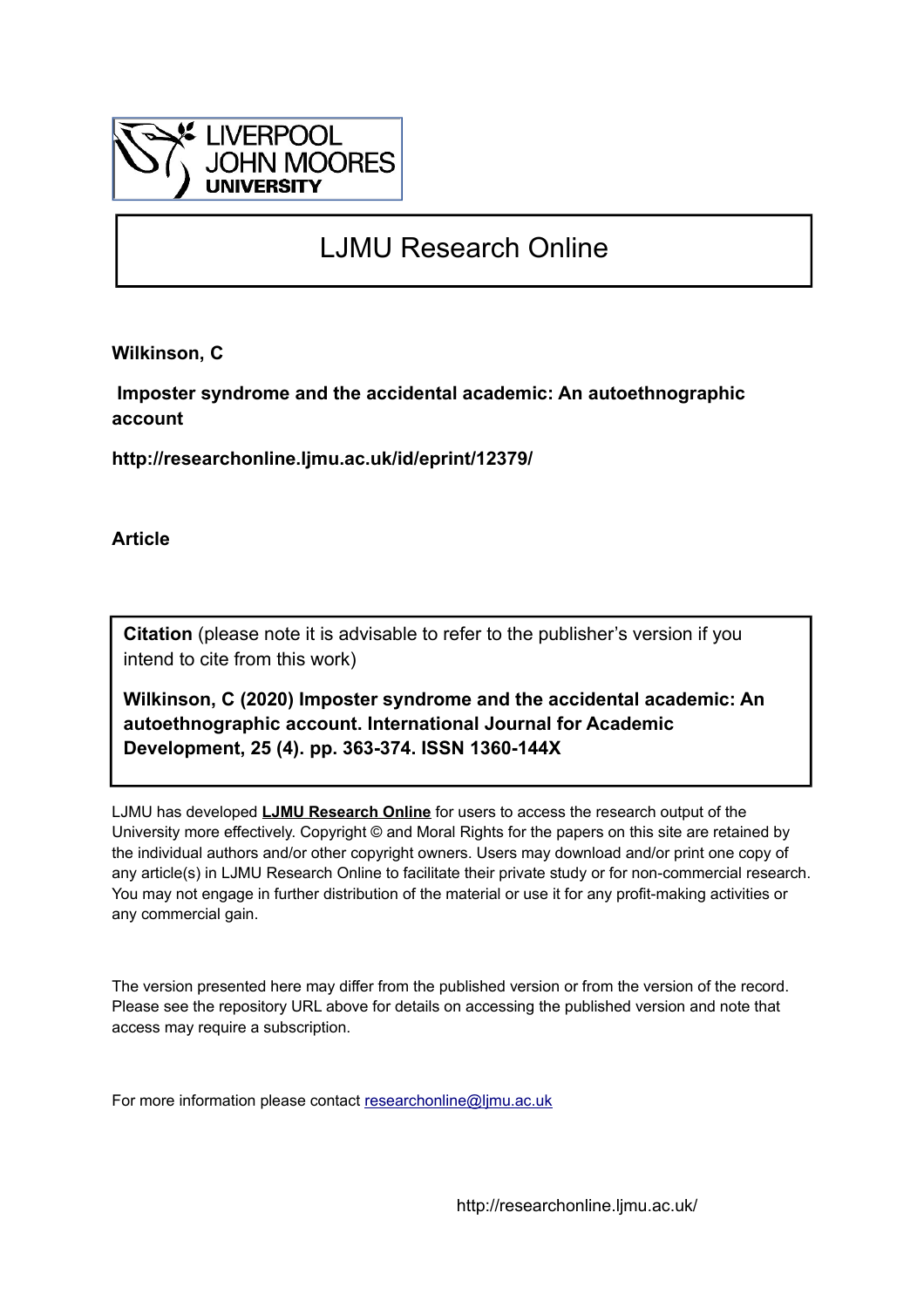# **Imposter Syndrome and the Accidental Academic: An Autoethnographic Account**

Dr Catherine Wilkinson

*a School of Education, Liverpool John Moores University, Liverpool, UK*

Dr Catherine Wilkinson, Liverpool John Moores University, School of Education, IM Marsh, Liverpool, L17 6BD, UK. C.wilkinson@liverpool.ac.uk

Dr Catherine Wilkinson is a Senior Lecturer in Education at Liverpool John Moores University. Prior to this, Catherine worked as a Lecturer in Children, Young People and Families in the Faculty of Health and Social Care, Edge Hill University. Catherine completed her PhD in Environmental Sciences at University of Liverpool, funded by an ESRC CASE award. Catherine's research interests include: Qualitative research, mixed methods, ethnography, participatory research, young people, identity, and community radio.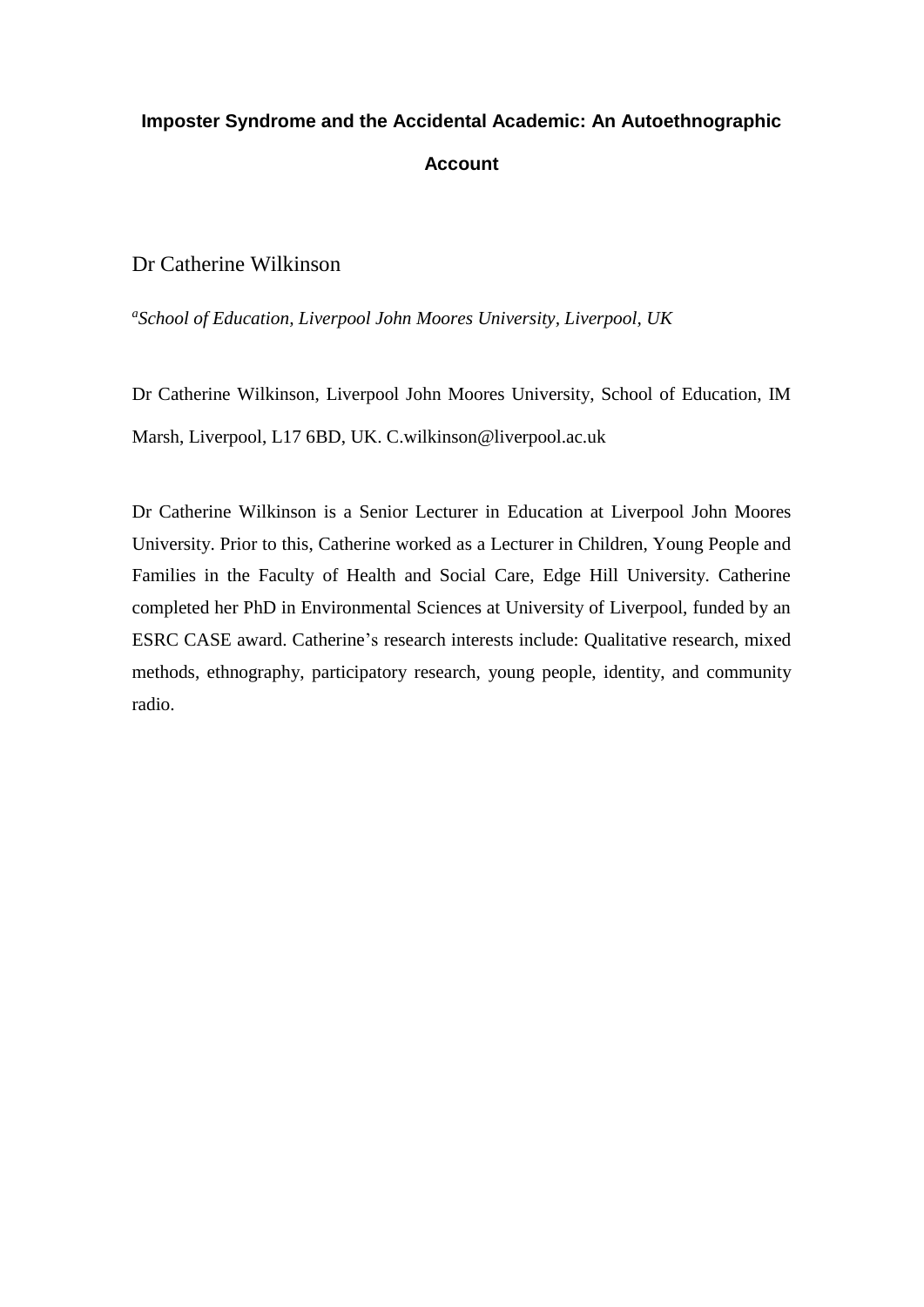## **Imposter Syndrome and the Accidental Academic: An Autoethnographic Account**

In this paper I use an autoethnographic approach to explore my everyday experiences as an early career lecturer at a UK-based university. I uncover some of my underlying experiences of Imposter Syndrome, presenting the ways Imposter Syndrome manifests in my teaching activities. This paper recommends areas in which Higher Education Institutions can offer support to early career academics, for instance through mentoring/training in: dealing with nerves; classroom behaviour management; and dressing for confidence. An unexpected finding to emerge from this study is the potential therapeutic role of keeping a diary for early career lecturers struggling with self-doubt.

Keywords: autoethnography; imposter syndrome; lecturer; qualitative

## **Introduction**

<u>.</u>

I never intended to be an academic. After I finished my A Levels, I ventured to university to study a degree in Fashion Brand Management, and aspired to be a fashion journalist. Fast-forward ten years and I am now employed as a Senior Lecturer in Education<sup>1</sup>. In this paper I draw on data collected through autoethnographic research undertaken at my

 $1$  For those interested in how this transition occurred, my 'imposter' self would state that it is down to luck (see Clance & Imes, 1978). However, in reality, it had a lot to do with the timing of opportunities and taking risks - applying for positions that I thought could benefit from my creative background. I undertook an MSc in Marketing Management, a PhD in Environmental Sciences, and then a Postdoctoral Research Associate position in Education. My interdisciplinary background, although somewhat haphazard, accidental and unintentional, has served me well in my career thus far.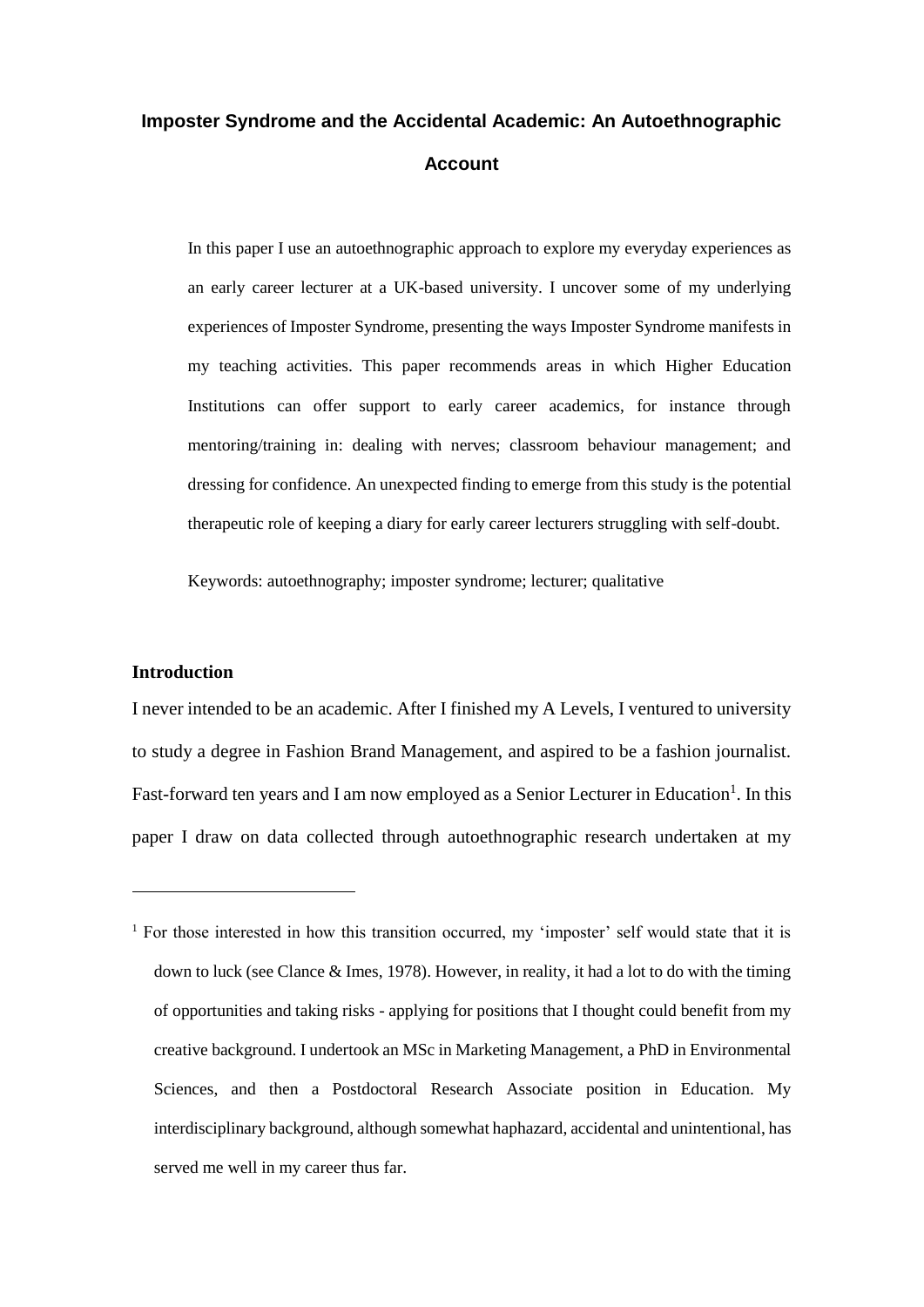former institution, Edge Hill University, UK, where I was employed as a Lecturer in Children, Young People and Families in the Faculty of Health and Social Care. There has been an emphasis on understanding teachers' thinking from their perspective as an insider looking around, as opposed to an outsider looking in (Muchmore, 2002). As a neophyte lecturer (Morton, 2009), being 1.5 years in post at the time of undertaking the research, but also an 'accidental academic' (Wright, 2016, p. 426), in this paper I present a selfstudy which uncovers some of my underlying experiences of Imposter Syndrome as manifested through my teaching activities.

This self-study adopts traditions from autoethnography. I hope to be able to translate this autoethnographic qualitative research into a pedagogical method for teaching. Thus, following Pennington (2007, p. 96), I use the term 'autoethnographic pedagogy' to describe how I used autoethnographic traditions to 'put the self [back] into teaching and learning'. The overarching aim of the project from which this paper emerged was to explore my everyday experiences as an early career lecturer and how I navigate my feelings of being an imposter.

Imposter Syndrome is a term coined in 1978 by psychologists Pauline Clance and Suzanne Imes. It refers to a psychological phenomenon characterised by intense feelings of intellectual fraudulence (Clance & Imes, 1978). Imposter Syndrome suggests that you believe your success was down to luck and that soon your lack of ability will be exposed (Clance & Imes, 1978). Pressures of perfectionism; increasing social comparisons; and a fear of failure are all suggested to contribute to Imposter Syndrome (Sakulku, 2011). Imposter Syndrome has been well documented in the academy, ranging from research studying the incidence and impact of the phenomenon (Hutchins & Rainbolt, 2017;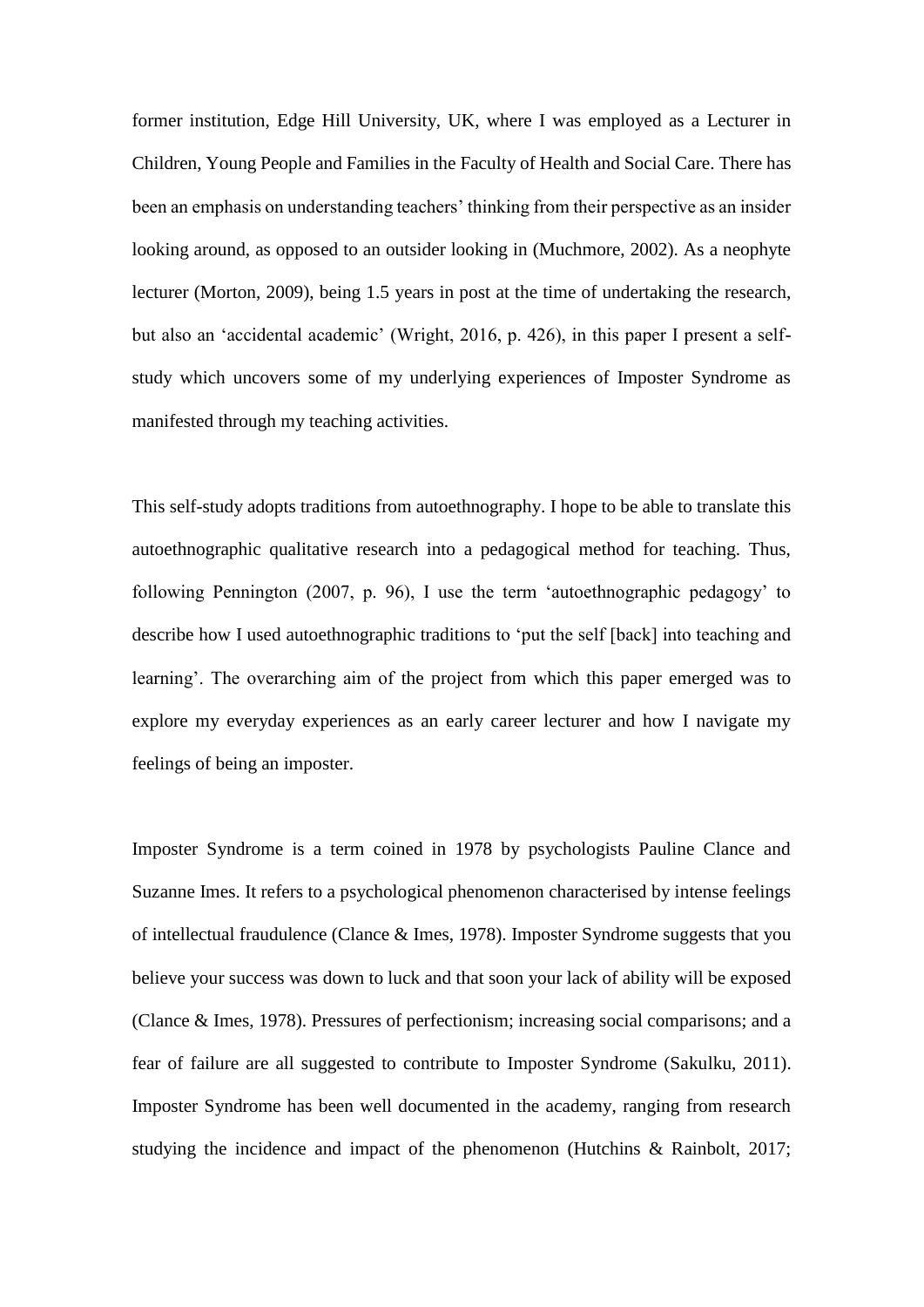Parkman, 2016), to a focus on Imposter Syndrome as related to doctoral students (Craddock et al., 2011); and teaching evaluations (Brems et al., 1994). To my knowledge, this is the first study to use an autoethnographic approach to focus on the lived experiences of Imposter Syndrome for one lecturer.

The importance of Imposter Syndrome as a focus of research is clear when considering that such imposter feelings can lead an individual to experience increased levels of stress, burnout and decreased job performance and job satisfaction over time (Whitman & Shanine, 2012). Anderson (2016) has questioned whether Imposter Syndrome is real, and downplayed it as a normal part of experiencing success. However, Haney (2015) believes, and I agree, that Imposter Syndrome is very much real, and that it is important to unlock the fear of being successful before such self-doubt prevents individuals from reaching their full potential. Having defined Imposter Syndrome, this paper now turns to outline the methodology employed in this project. From this, the results of the research are presented, followed by a discussion, including recommendations for Higher Educations Institutions (HEIs) to support employees experiencing Imposter Syndrome. The paper concludes by outlining potential future areas of research interest.

#### **Materials and methods**

This is a qualitative study which uses the methodology that adopts from the traditions of autoethnography. Other self-studies into teaching practice have employed an autoethnographic approach (Brooks & Thompson, 2015; Gardner & Lane, 2010; Harrison, 2012; Muchmore, 2002; Starr, 2010; Wilkinson, 2019). As self-reflexive inquiry, autoethnography can be used to recall, retell and reveal bodily embodiment (Allbon, 2012). The process of autoethnography combines characteristics of ethnography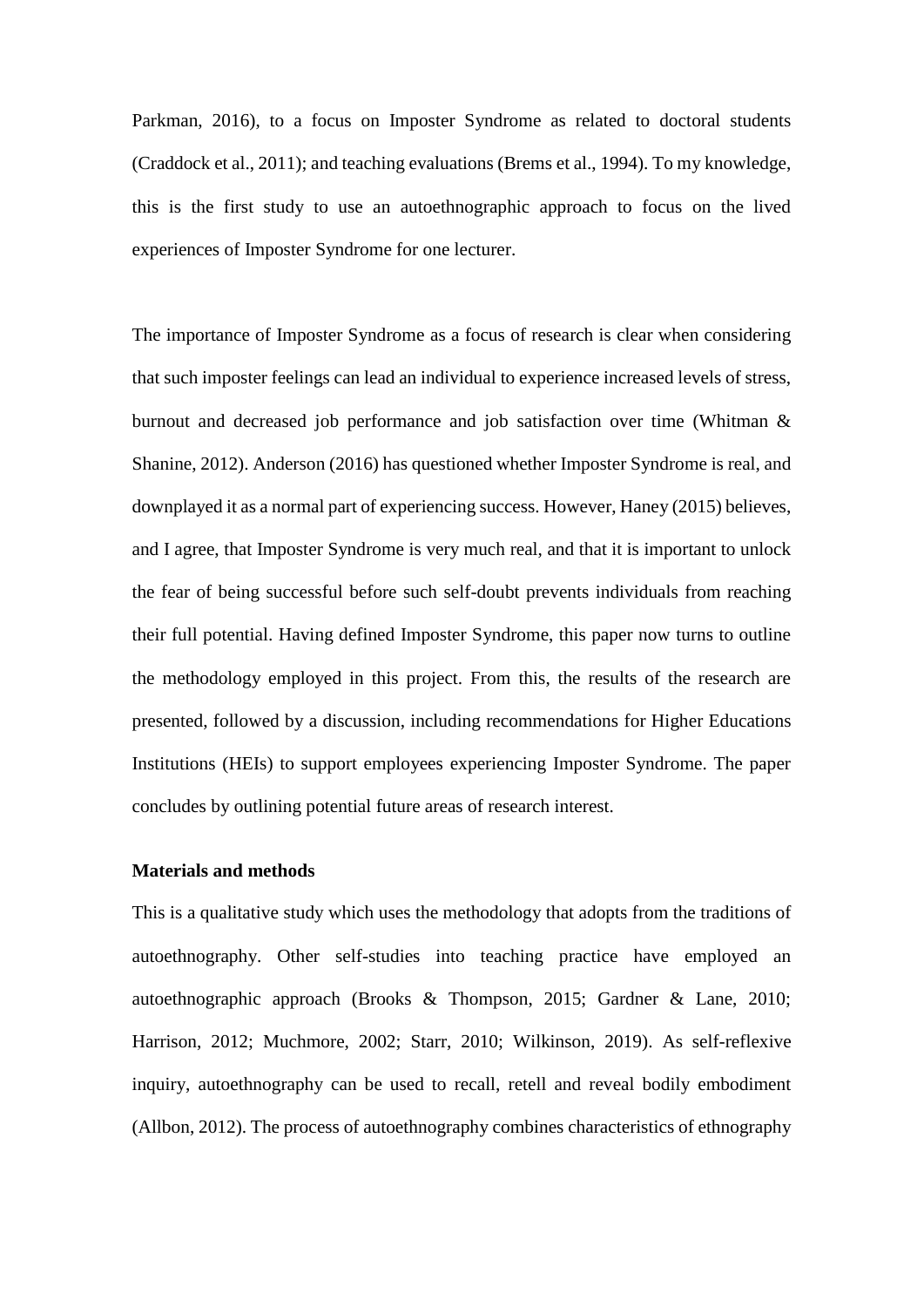and autobiography that allows for individuals to explore cultural understanding through self-observation which results in individual narratives (Chang, 2008).

Autoethnography enables us to 'open us to the possibility of seeing more of what we might ignore in both ourselves and others, asking why it is ignored, and what we might need to do about it' (Dauphinee, 2010, p. 818). Through this autoethnographic account, I offer a thick description (Geertz, 1973) of the lived experiences of Imposter Syndrome in my everyday life as a lecturer. This autoethnographic approach allows me to question and challenge the philosophical underpinnings of the learning and teaching practices that I promote as a lecturer (see also Trahar, 2013), and how Imposter Syndrome potentially shapes and constrains these. Like other types of qualitative research, the results of this study are not generalisable, nor are they intended to be (Wright, 2016). Following Ellis (2004, p. 124), validity/trustworthiness are determined by 'what happens to readers…it evokes in readers a feeling that the experience described is lifelike, believable and possible'.

As well as a methodology, autoethnography can be seen as a transformative research method (Custer, 2014). Precisely, autoethnography has been heralded as transformative because it 'changes time, requires vulnerability, fosters empathy, embodies creativity and innovation, eliminates boundaries, honors subjectivity, and provides therapeutic benefits' (Custer, 2014, p. 11). I am drawn to the notions of reflective practice as a means of representing and reflecting on the pedagogy of my role (see also Harrison, 2012; Zhao, 2003). I argue that autoethnography is a valid methodology through which to achieve this and follow Hughes, Pennington and Makris (2012, p. 209) in urging researchers to pursue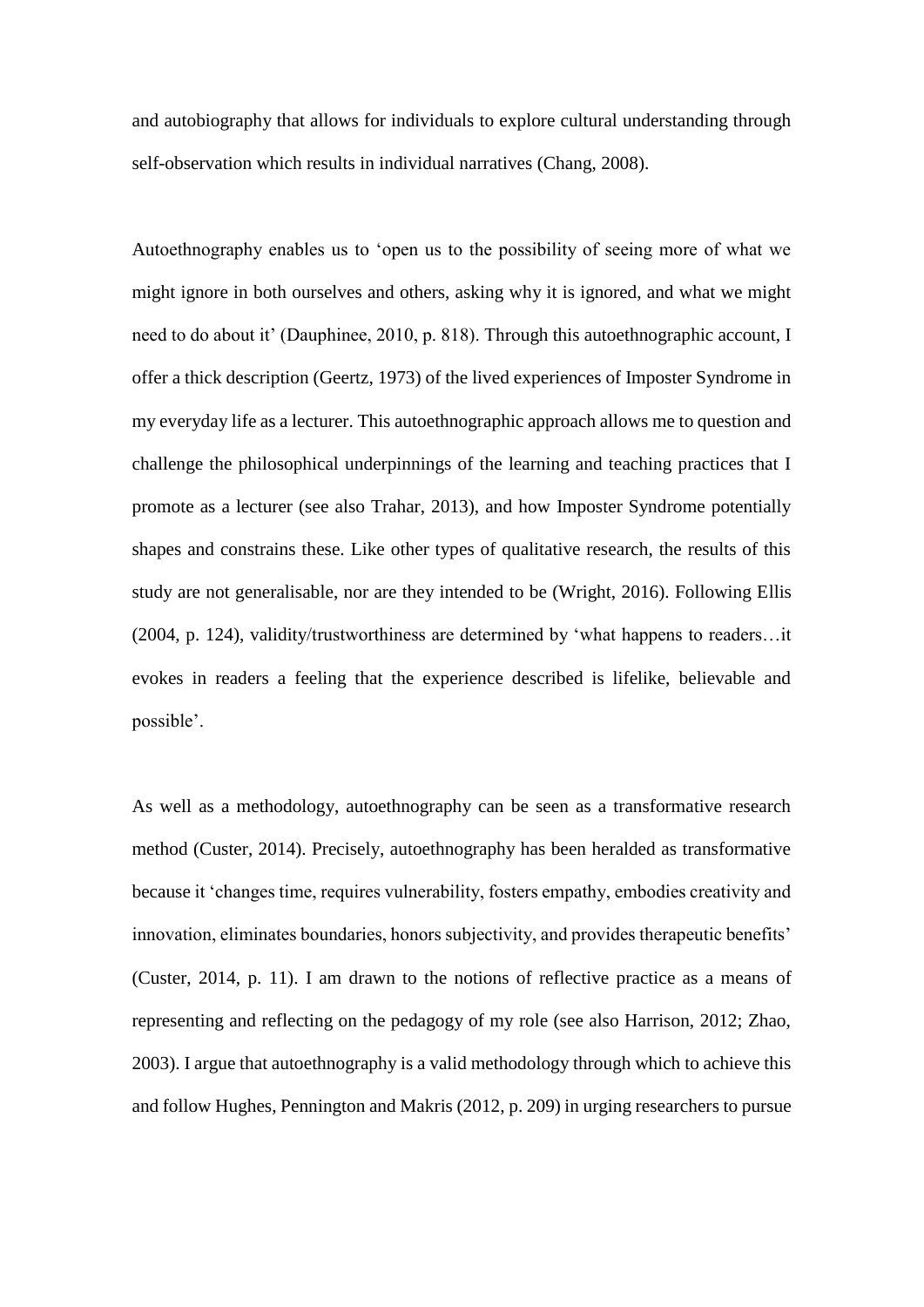a 'deeper understanding of and widened respect for autoethnography's capacity as an empirical endeavour'.

Over a period of four months (January 2018-May 2018) I recorded observations, thoughts, feelings and interactions of my everyday experiences of lecturing in a personal research diary (Dewalt & Dewalt, 2002). In particular, I reflected on my experiences of teaching *Communication Skills*, a first year second semester module. The sessions for this module were delivered one day per week, in a three hour lecture. In my field diary, I was concerned with the ordinary, banal everydayness of events and interactions, paying attention to taken-for-granted practices as an early career lecturer, and how Imposter Syndrome may shape these. Travers (2011) promotes the usefulness of diaries for creating a narrative of events, thoughts, hopes and emotions, whilst Crang (2003, p. 501) positions diaries as useful for eliciting the 'felt, touched and embodied constitution of knowledge'. My diary contained subjective accounts that I reflected upon periodically in relation to my own values, perspectives and my self-belief in teaching and learning (see Trahar, 2013). I chose to handwrite rather than type diary entries as I associate typing with academic writing. Therefore, I feared that when using a computer I would deliberate about my notes too much, allowing for a process of immediate editing, as opposed to writing how I felt at that moment. I completed diary entries as soon as possible after each teaching session, and always within five hours to ensure that I could recall events vividly. Often, I completed the diary in advance of teaching sessions, documenting my feelings and emotions.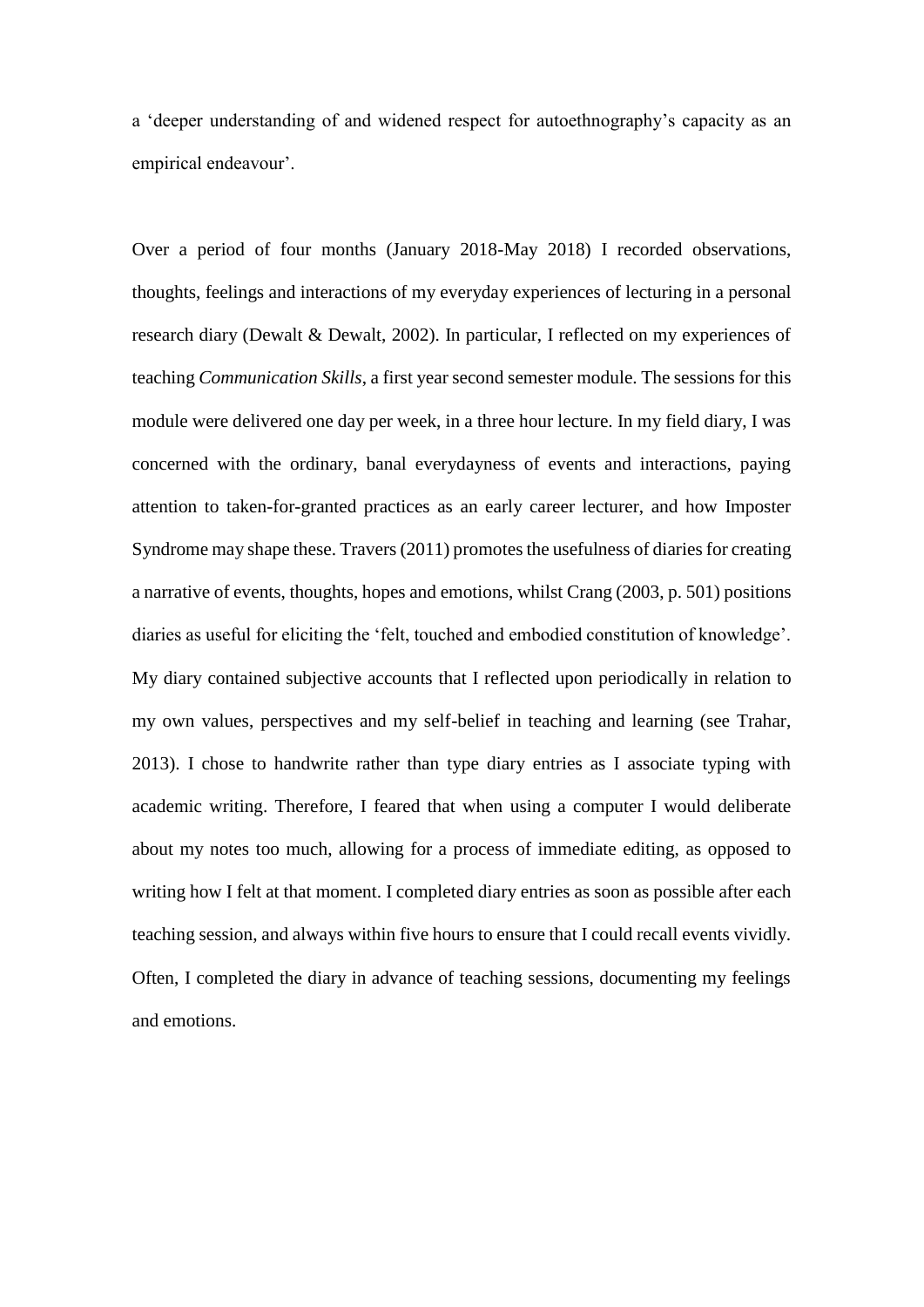### *Data analysis*

I adopted a thematic approach to analysing the data. I analysed the data by hand as I believed this would facilitate greater closeness to the data, considering this 'human as analyst' (Robson, 2011, p. 463) stance important due to the autoethnographic nature of my study (whereby 'the Self of the researcher is integrated into the research', Woods, 1996, p. 51). In line with Mauthner and Doucet (2003), reflexivity is important at the interpretation stage of the research. For, as Taylor and Bogdan (1998) argue, as researchers we draw on our first-hand experience with the research setting to make sense of our data.

After reading through my data set multiple times, I separated the data into smaller, significant parts. I labelled each of these smaller parts with a code, and then compared each new segment of data with the previous codes that emerged. This ensured that similar data were labelled with the same code. I dismissed any preconceived data categories and loosened the initial focus of the study in an effort to 'generate as many codes as possible' (Emerson, Fretz & Shaw, 1995, p. 152). I used memos to comment on parts of my diary which intrigued me, or that I considered particularly important. MacLure (2008, p. 174) speaks of the pleasure derived from manual analysis, particularly 'poring over the data, annotating, describing, linking, bringing theory to bear, recalling what others have written, and seeing things from different angles'. Crucially, this enabled me to ask questions about what has emerged through the data. Resultantly, I changed and make linkages between some codes, dropped and added others. Following from this, I undertook a process of abstracting, whereby I condensed the codes into deeper conceptual constructs. I continued this until all coded sections were saturated.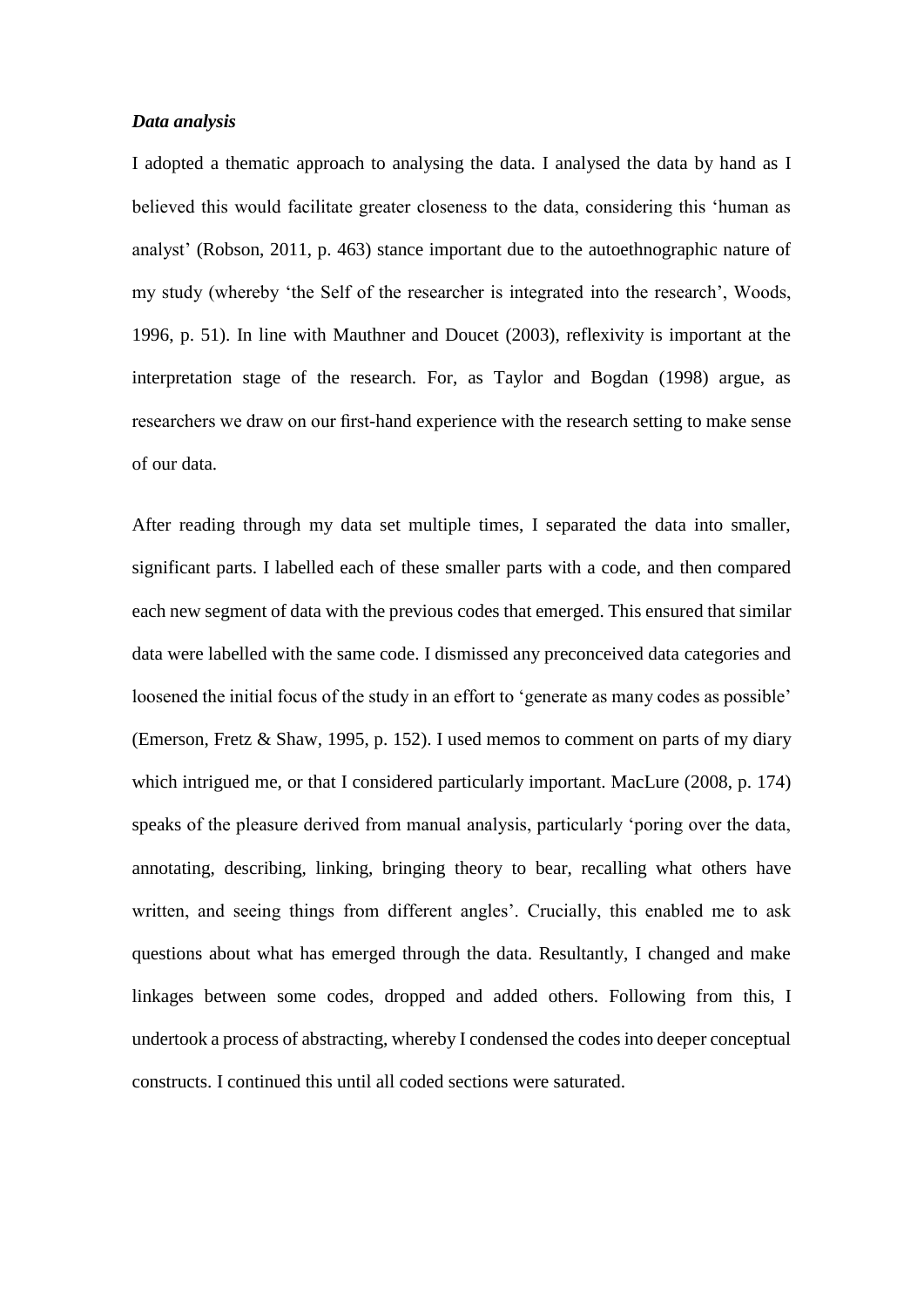### *A Note on Ethics*

Ethnography requires ethical considerations regarding consent from participants involved in interactions and observations. Since *auto*ethnography is a process of self-exploration and interrogation (Starr, 2010), the real 'participant' is the person undertaking the research (Ellis & Bochner, 2000). Thus, though Stacey (1988, p. 23) tells that 'the lives, loves, and tragedies that fieldwork informants share with a researcher are ultimately data, grist for the ethnographic mill', this autoethnography involves me reflecting on *me* and *my* experiences.

Despite this focus on self, relational ethics is an emergent area of attention for autoethnographers (see Ellis, 2007). Relational ethics is important because, 'in the process of writing about ourselves, we also write about others' (Sparkes, 2013, p. 207). In order to ensure confidentiality, any colleagues and students featured as characters in an entry are referred to as 'staff member' or 'student' only. In anonymising students and staff members, I am cognisant to these relational responsibilities to the individuals who are caught up in this autoethnography (see Hernandez  $\&$  Ngunjiri, 2013). I have not anonymised the institution I was teaching at, Edge Hill University, nor have I anonymised the faculty, since this information could be easily obtained from a quick internet search for my name. Further, in order to tell a convincing story, I may have to disclose some information which may lead the university to be identified. An example of this is the work of Stevens (2007), who anonymised the site of his fieldwork, naming it 'the College'. However, reviewers figured out that Stevens (2007) conducted the fieldwork at his own institution due to information about the college's admission figures and admission requirements (see Jaschik, 2007).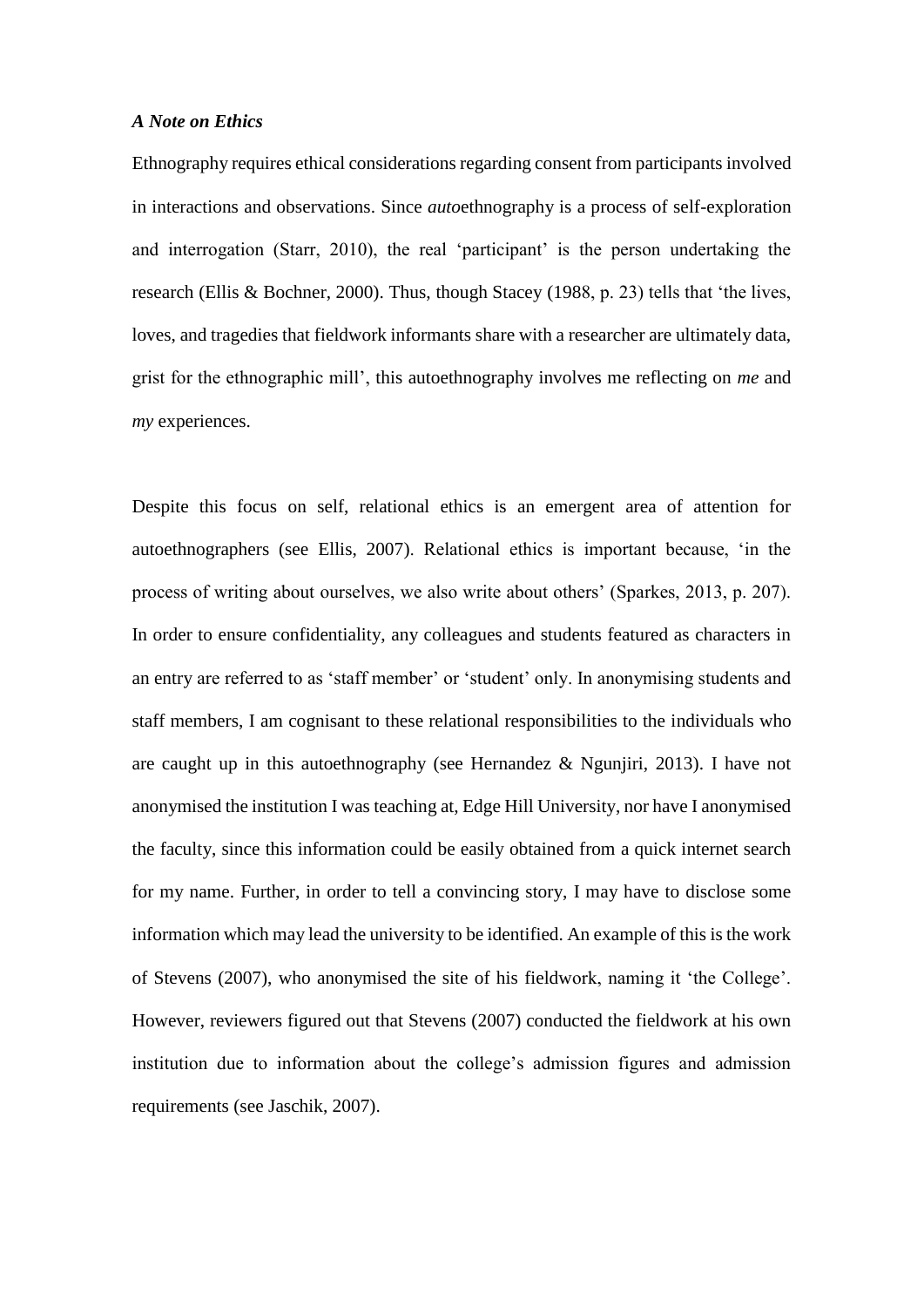Autoethnography involves disclosing information that some may consider too controversial for publication (see Blackman, 2007 on ethnography). As such, there may be concerns about me disclosing thoughts/feelings/actions that may compromise my position as lecturer, and the respect given to me by students if they access the published paper. Denshire (2014) documents this concern as opening out a professional's life, reconfiguring power relations in the process. It has been argued that autoethnographers writing within/against their profession may destabilise relationships between colleagues (Denshire, 2014; Reed Danahay, 2003) and there is risk of self-harm to the researcher (Tolich, 2010). However, I believe this is part and parcel of autoethnographic practice, whereby the researcher will 'strip away the veneer of self-protection that comes with professional title and position … to make themselves accountable and vulnerable to the public' (Denzin, 2003, p. 137). It is this viewpoint that led Custer (2014, p. 3) to argue that autoethnography 'can promote vulnerability, nakedness, and shame'. Rather than considering this 'risky' (Brogden, 2010), I prefer to see autoethnography in the same way as Peseta (2005), as providing an opportunity for scholars interested in sharing accounts of professional practice that acknowledge the very human-ness to the work. This approach is particularly important considering the somewhat misunderstood topic of Imposter Syndrome.

### **Results**

The data reveal three predominant themes: nervousness; classroom behaviour management; and identity and appearance. I discuss each of these themes, respectively, herein.

#### *Nervousness*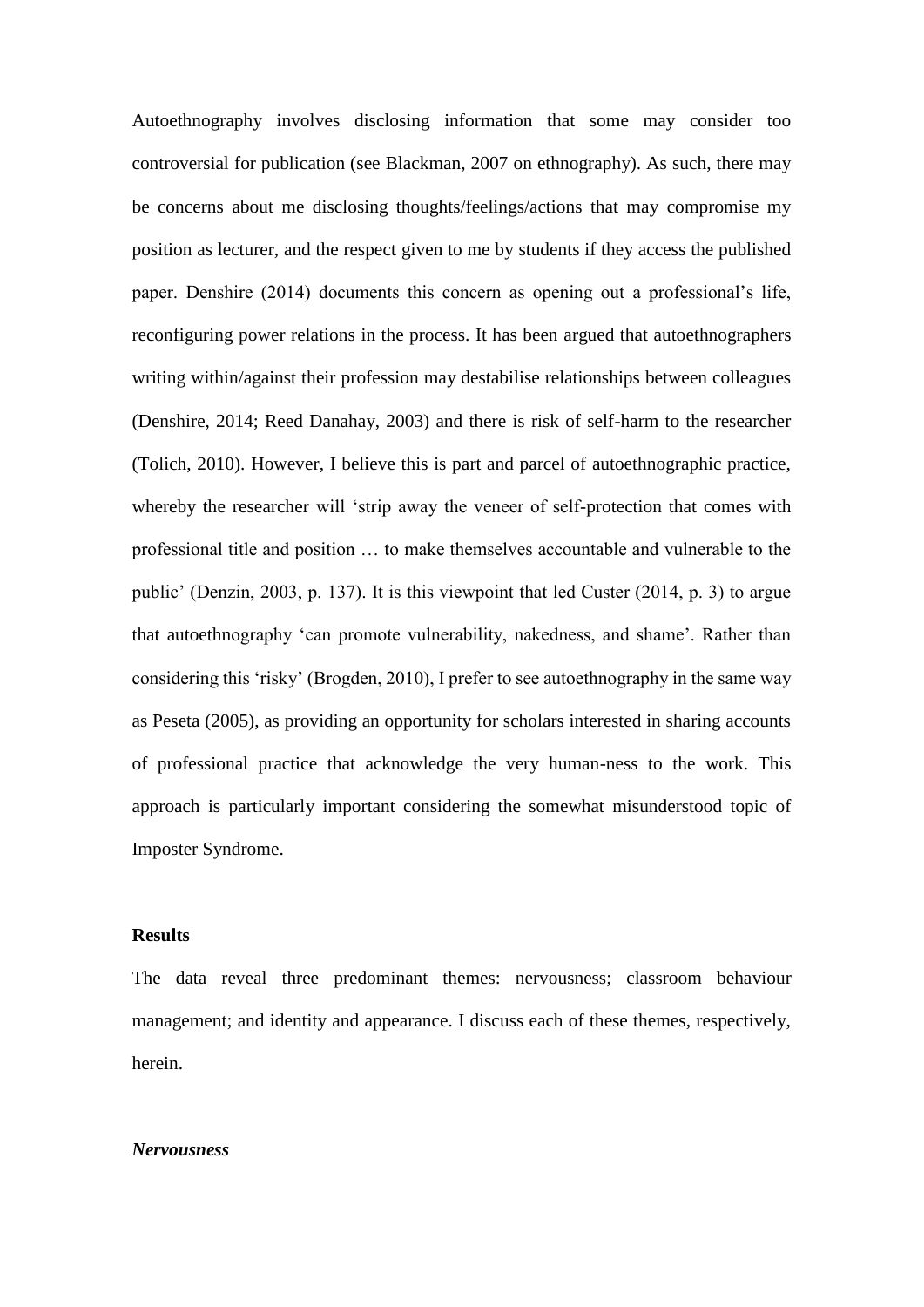Many of my field diary entries revolved around the theme of nervousness. Most feelings of nervousness relate to the possibility of being uncovered as a fraud (Clance & Imes, 1978); as such, nervousness is a recurring theme in the Imposter Syndrome literature (e.g. Coryell et al., 2013; Mirra & Wescott, 2018; Overall, 1997). In the below field diary I recount how nervousness stemming from my Imposter Syndrome resulted in lack of sleep:

I did not sleep well at all last night as I was worried about this morning's lecture. I must have had 3 hours' sleep maximum. Once I was awake, I worried more about how my lack of sleep would affect my lecturing performance. My nerves only stopped at the end of the three hour lecture, when I was so relieved and happy that it was over. I love teaching, but I hate how nervous I get about teaching. Sometimes I wonder if the nerves are unhealthy and if it is sustainable to be consumed with such nerves throughout my career.

(Author's field diary, 16/01/2018)

From the field diary excerpt, it is clear that my self-doubt manifested into nervousness, which results in sleep deprivation. This is important, as a lack of sleep can lead to a lack of energy (resulting, for instance, in a monotonous voice and unstimulating presentation of information), meaning that lectures delivered are not as effective for student learning as they could be (Exley and Dennick, 2009). Another manifestation of nervousness evident in my field diary was 'freezing' in the classroom:

When I entered the classroom I stood at the front and loaded up my PowerPoint presentation. I had every intention of walking about the classroom, trying to be an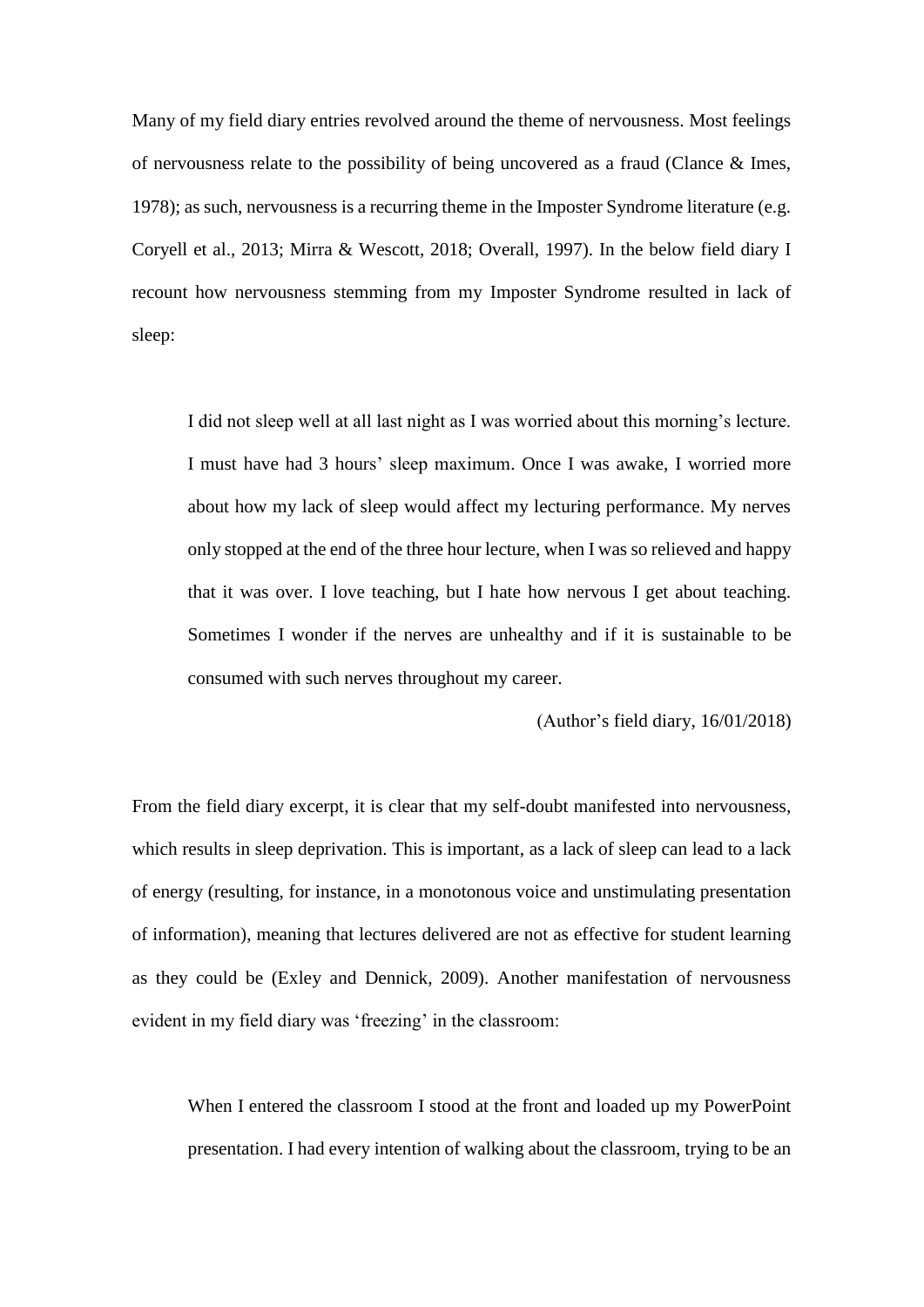'animated' lecturer. However, despite my good intentions, when I came to start talking I found myself stuck to the same spot, and physically unable to move. I was immobile.

## (Author's field diary, 17/04/2018)

While most student feedback within the faculty has found that students favour animated lecturers – in the above field diary entry I document a fear that I could not fulfil this role due to the immobilising nature of my nerves. Stage fright can be directly related to Imposter Syndrome, as it involves concerns about an individual's ability to deliver a performance convincingly (Marshall, 1994) and fear of being 'outed' for one's perceived incompetence (Scott, 2007a). The above field diary entry was not the only instance of stage fright, and such narratives permeated my diary entries. Stage fright and performance anxiety have been documented in previous literature concerning university lecturers (see Scott, 2007b).

Another physical manifestation of nerves was a rash that I developed on my face and neck:

Today a student asked me in a lecture "do you have an allergy?", I was confused and replied 'no?' and she said "you're all blotchy and your eyes are bloodshot". During the break I rushed to the bathroom and saw that my neck and face were mottled red. It was the same rash I get when I present at conferences, and for me represents a physical manifestation of self-doubt and fear of being outed as an imposter ... I feel relieved offloading this here [in the diary].

(Author's field diary, 13/03/2018)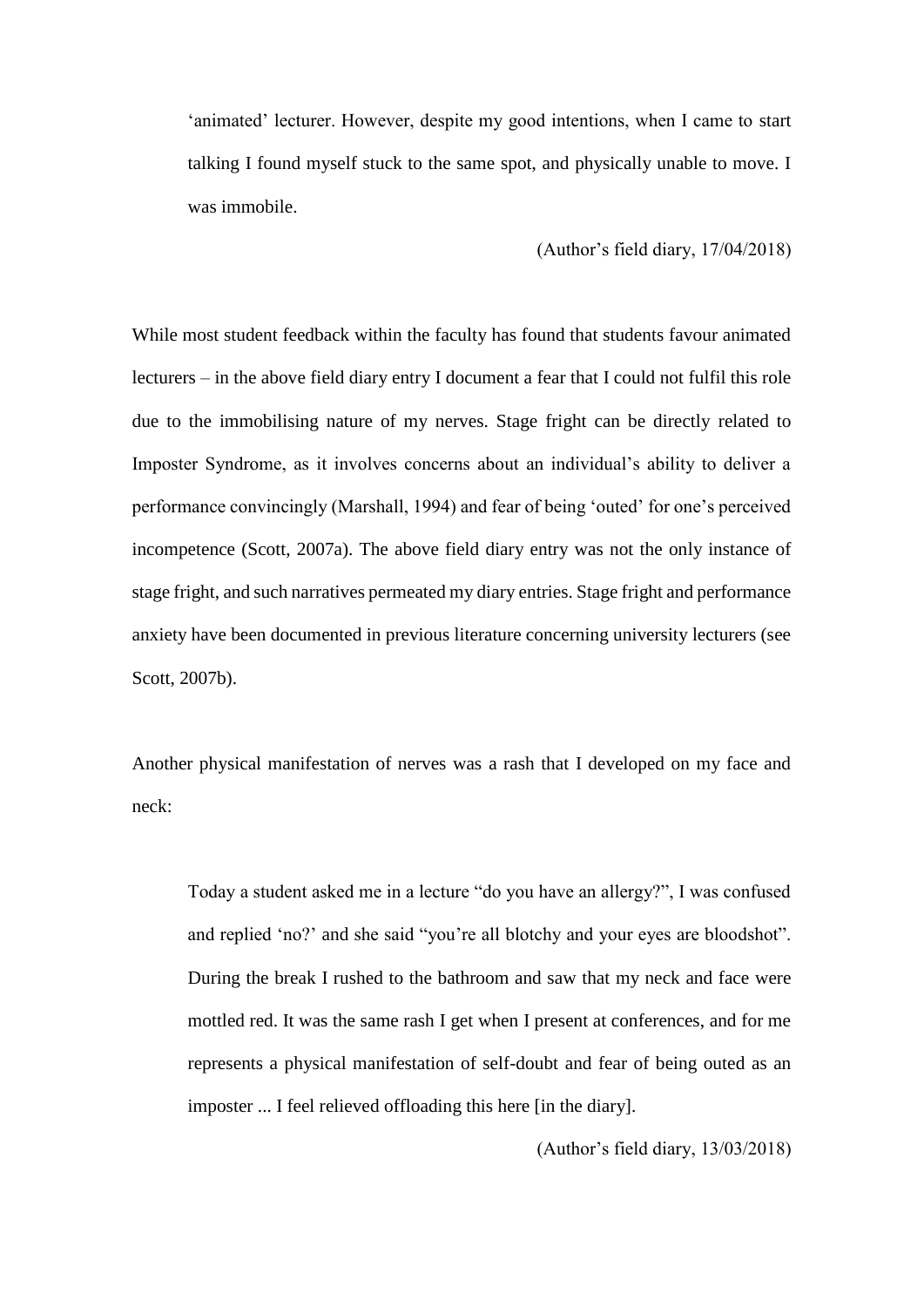It is clear that my Imposter Syndrome is emotionally unsettling (see also Hutchins, 2015), but it has visible manifestations too. This 'nervous rash' is not unique to me and has been documented in older literature reviewing teacher stress (see Kyriacou & Sutcliffe, 1977) and more recent literature on women in higher education (Brabazon, 2014). Interesting to emerge from analysis of my field diary was that, through using the diary to record autoethnographic entries, I found solace in keeping this diary. This can be seen in the above field diary entry when I state 'I feel relieved offloading this here'. I used the diary to 'work through' my nerves ahead of teaching, and to 'offload' after teaching.

### *Classroom Behaviour Management*

A further theme to arise within my field diary was that of classroom behaviour management. Throughout my lectures there were occasions where I had to deal with students who disengaged from my sessions, for instance by playing on their mobiles phones or talking whilst I, or their peers, were talking. While it has long been documented that lecturing requires the teacher to take on an authoritative role (Heron, 1989), this was something that I struggled with. Take the following field diary excerpt:

The same group of students were talking again. I tried all of the 'text book' approaches to try and stop them from talking. I went silent, hoping that they would somehow hear this silence and stop talking. I also tried the approach of verbally asking the students to be quiet. However, the talking persisted almost the entire way through the three hour lecture. I erupted, asking the students if they would be so disrespectful if the programme leader was teaching them.

(Author's field diary, 13/02/2018)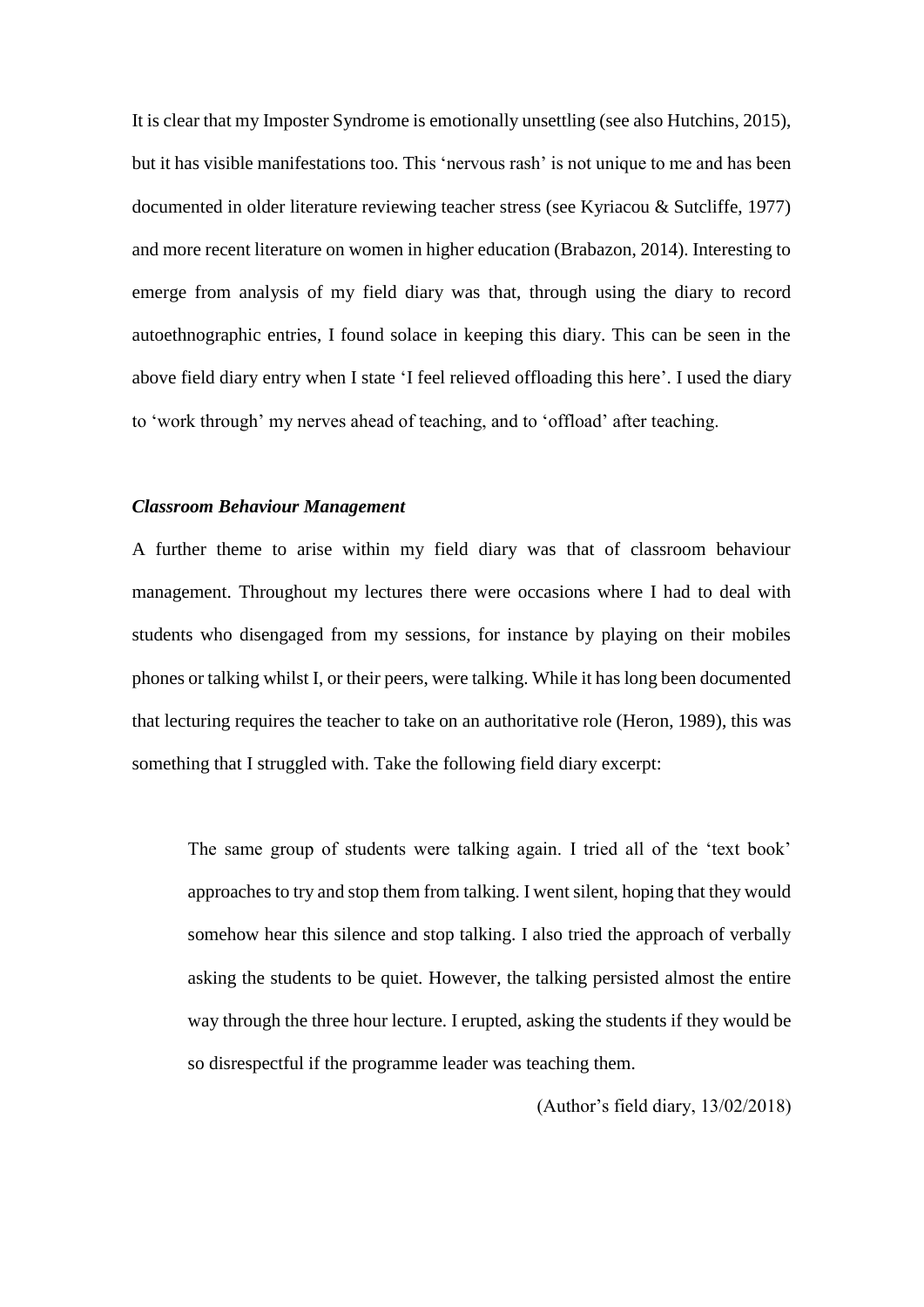In the above field diary entry, I discuss trialling a number of approaches to gain control over the classroom. There are a vast range of methods for managing undesirable student behaviour presented in the literature, including for instance humour (Powell & Andresen, 1985). However, there is no university-wide policy at EHU for classroom behaviour management. I can be seen to query this lack of policy in the field diary entry below:

I always think it is odd that nobody advises you how to 'tell off' students at university, and I am left wondering what is and is not within my rights. After all, these are adults I am teaching, not children. But should there not be a universitywide policy? If I send students out of my class for talking, but another lecturer just 'tells them off' I have no backing or support.

#### (Author's field diary, 09/01/2018)

The above field diary entries contain trigger events that led me to question my legitimacy as a lecturer. It is clear that I am confused regarding how to manage low level behaviour in the classroom. Part of this stems from my lack of confidence and belief in myself as an authority figure, and also an absence of training in how to manage such situations. This lack of specific training is worrying when considering research has found that student misbehaviour negatively affects teacher stress, wellbeing, and confidence (e.g. Merrett  $\&$ Wheldall, 1993), and also has detrimental impacts on student learning and academic achievements (e.g. Poulou & Norwich, 2000). Given this, it is important to identify ways to support lecturers who may be struggling to manage classroom behaviour effectively.

## *Identity and Appearance*

Analysis of my field diary revealed identity and appearance as a key issue. See the field diary excerpt below: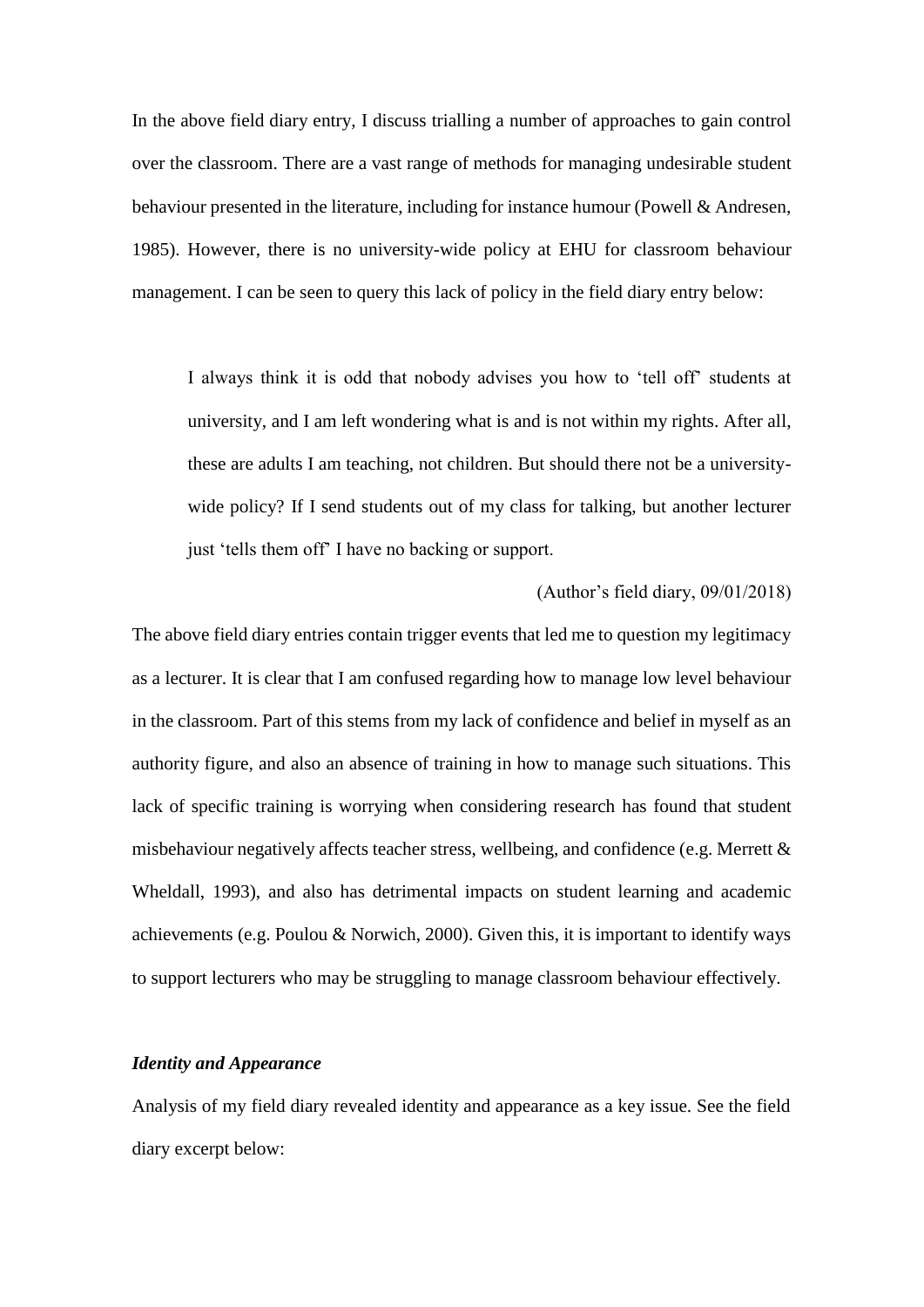I am lecturing at 9am tomorrow, so I am doing my usual thing of deciding what to wear. When I first got the job as 'lecturer' I anticipated that I would dress smartly, and try to 'look like an adult', but for me it is more important to just be comfortable to help me feel more confident. For this reason, I will opt for my usual outfit choice of jeans and a jumper.

#### (Author's field diary, 16/01/2018)

Above, I discuss how I plan my outfit for each teaching session. This can be seen as a 'backstage rehearsal' (Scott, 2007b), or dress rehearsal specifically, used as a device to manage my teaching-related anxiety. Just like lecturers in Scott's (2007b) research, it is true that I had specific 'lecture shoes' or 'lecture trousers'. However, my decision of how to dress was not only informed by what made me feel comfortable, but also how other people viewed me:

I was deciding what to wear for tomorrow's lecture when I thought back on a comment made to me in the canteen this morning. I was buying my morning coffee and the staff member said that her and her colleague had been trying to work out whether I was a staff member of student. I told her I was a lecturer, and she looked quite taken aback, saying that I look very young. I am aware that I look young, and am often mistaken for a student. This is somewhat more evident as many of the students I teach are mature students, and one student even told me that she has a daughter my age, so finds it 'odd' that I am 'stood up the front talking'.

## (Author's field diary, 13/02/2018)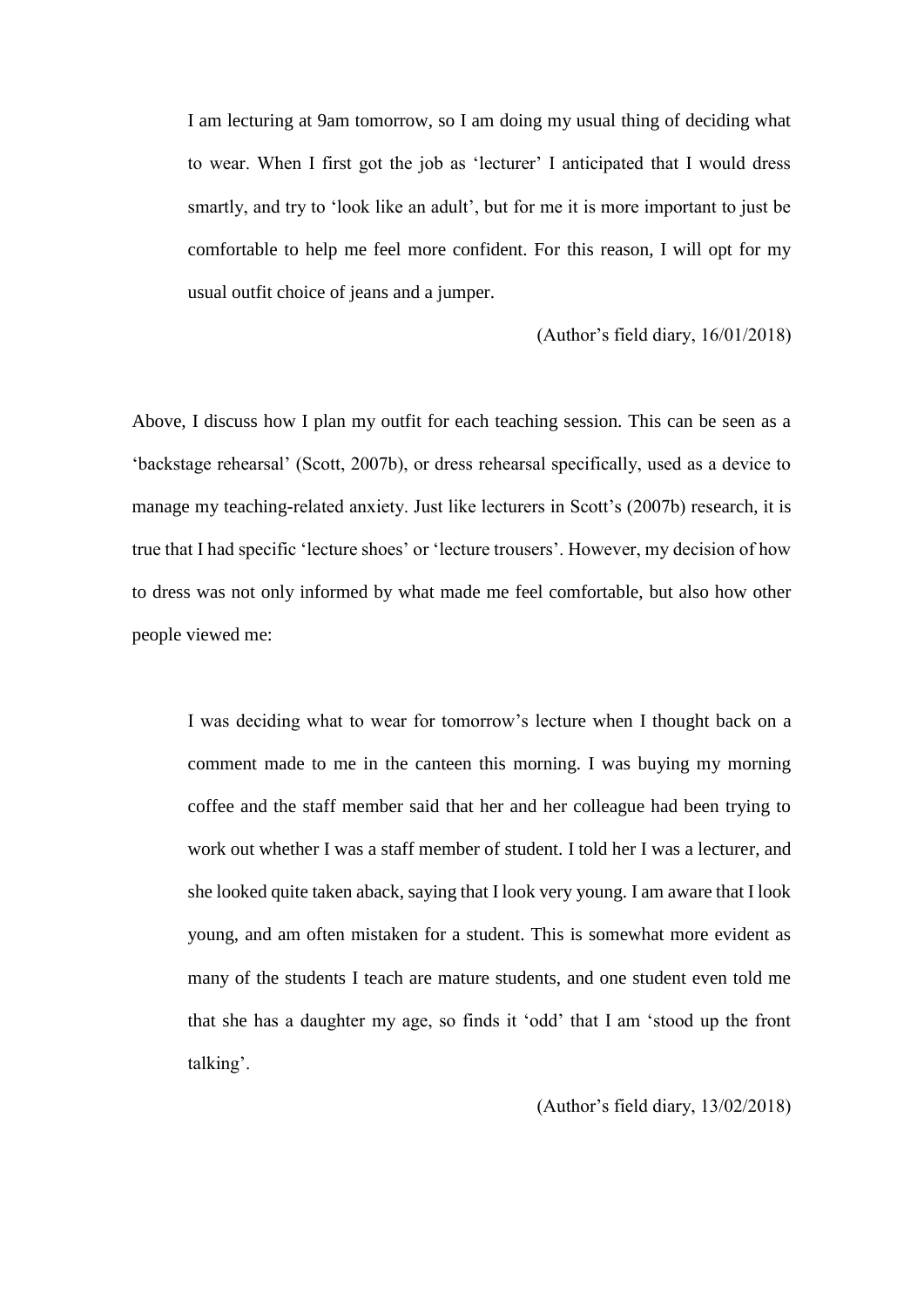When choosing my outfit to wear for this morning's lecture, I reflected on the comment made by the student questioning if I had an allergy (because of my nervous rash). I decided to wear a high neck top and a scarf to try to have less flesh on show that could be commented on.

(Author's field diary, 20/03/2018)

Whilst I am a relatively young lecturer (27 years old at the time of commencing this research), I look much younger than this still. In the first field diary entry above, my awareness of my young-looking appearance led to decisions about how to dress in a way that distinguished me from students. In the second diary entry I attempt to dress in a way as to conceal my 'nervous rash'. This relates to literature regarding different strategies for coping with teaching-related anxiety, in which some lecturers confess to 'dressing up' (Scott, 2007b). Further, my findings concur with those of Scott (2007b), that wearing the 'costume' of a lecturer is an important part of the mental preparations to reduce feelings of performance anxiety.

## **Discussion**

'Imposter syndrome' is a phrase that is used casually, and sometimes almost comedically, amongst academics at HEIs. Indeed, it is sometimes downplayed and presented as something 'we all have' at some point in time (Anderson, 2016). However, the underlying implications of Imposter Syndrome including sleepless nights and stage fright, as I have recounted in this paper, are not, and should not be considered comedic or 'a fact of life', and should be addressed. Herein, I present some recommendations. I wish to emphasise that these relate to things that would have helped me to address the issues I identified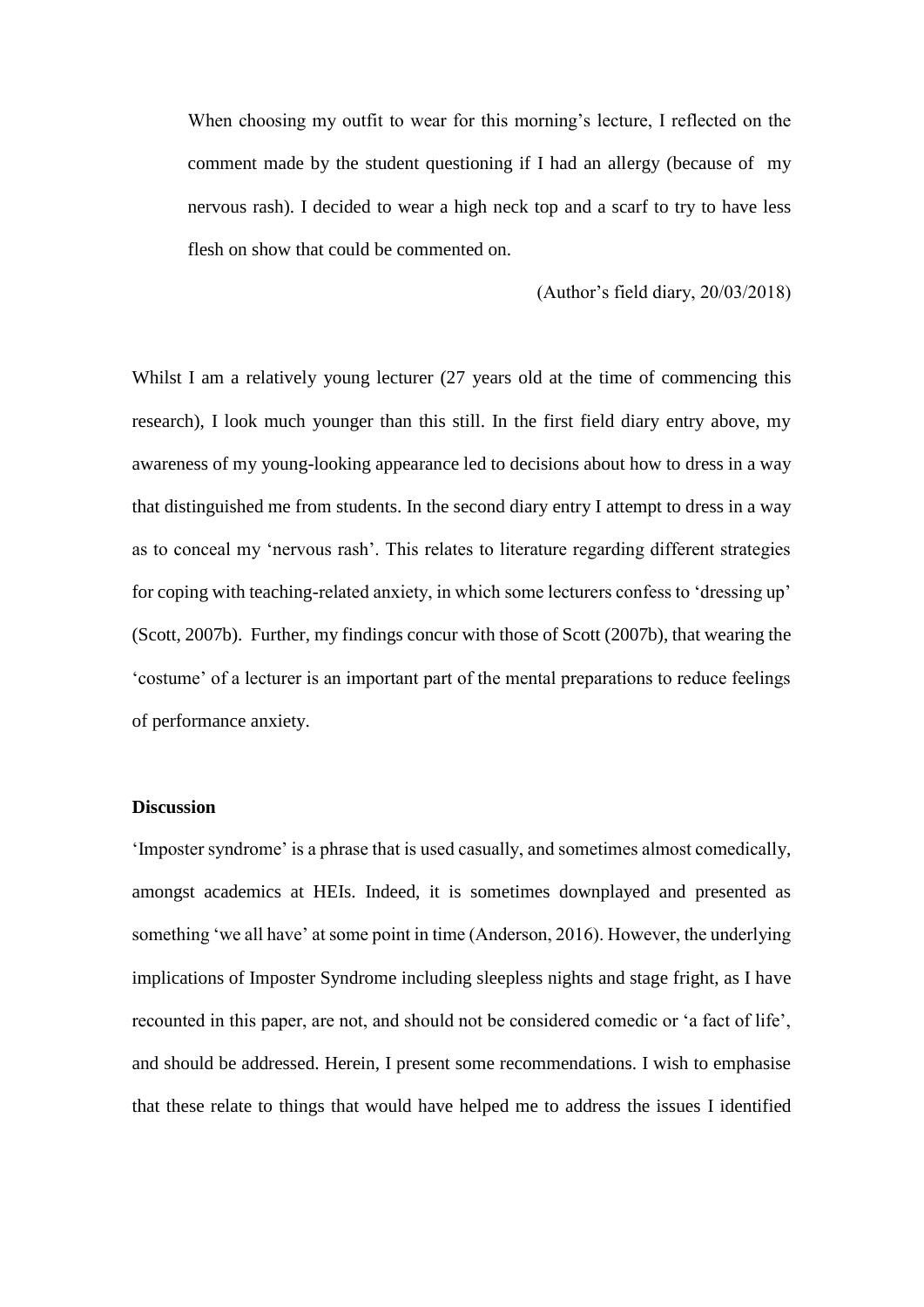throughout this paper. I invite readers to reflect on these, (dis)agree with them, or be intrigued enough to carry out their own (auto)ethnographic studies.

The findings in this study revolved around three main themes: nervousness; classroom behaviour management; and identity and appearance. Coaching and support offered by HEIs, or specifically by mentors, in each of these areas would be beneficial, not only for professional development, but also for lecturer wellbeing. The importance of this is clear when considering Freese's (2006) argument that the emergent 'teaching self' is shaped by the institutional culture in which an individual works. Putting mentoring in place to offer advice to lecturers, particularly on aspects of dealing with nerves and classroom behaviour management could be useful, not only for improving practice, but also improving student experience. As noted within this paper, this is particularly important when considering feedback received at faculty level that confident and animated lecturers rate higher in student evaluations. Further, training on effective classroom behaviour management principles could help to reduce lecturer stress and therefore increase student learning opportunities (Clunies-Ross, Little and Kienhuis, 2008). Moreover, I have noted that no guidance was offered to me about how to dress once I was in post (this is in contrast to the abundance of information available through career advice services regarding how to dress for an interview). This is a further area where guidance could be useful for new lecturers; such training content could focus on strategies of selfpresentation and dressing for confidence. The recommended training could be a valuable addition to the induction process for new lecturers. Whilst I would not at all wish to diminish the 'academic freedom' surrounding how academics dress (no dress code or uniform), I highlight this guidance as something that would have been useful for me and invite readers to reflect on whether they would also find this useful.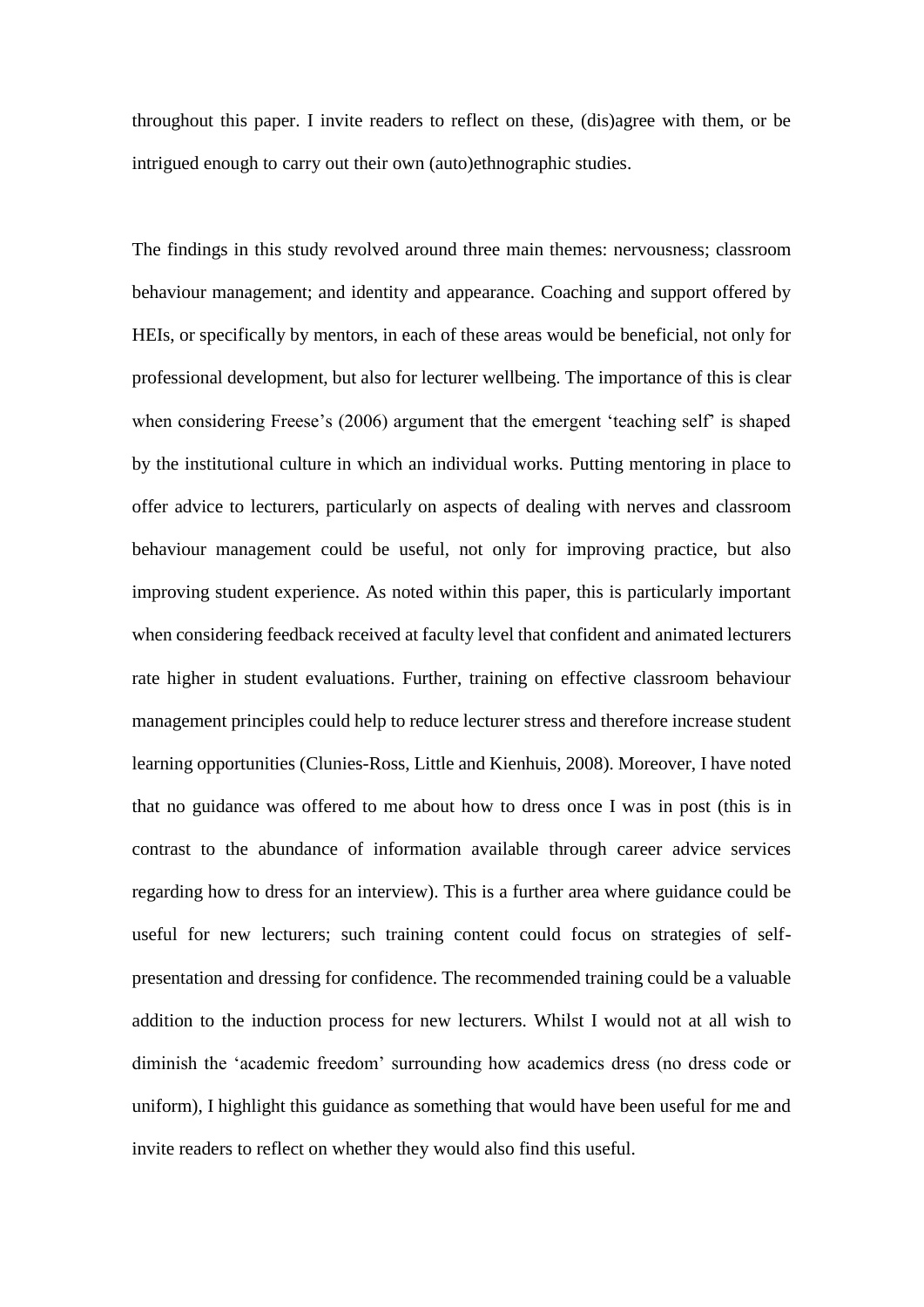Emerging from this study, the field diary, used as a methodological tool, became a 'friend to confide in'. In part, this is because the journaling process evokes conversations with self (Hiemstra, 2001), and can therefore be considered cathartic (Travers, 2011). Indeed, I used my diary as a space to divulge and to help me 'work through' my nerves. The content of the diary revealed that the process of keeping the diary regularly may help in the management of stress and emotions. In particular, I found it useful to look back on specific days or weeks in order to unlock and resolve my personal feelings and to address imposter thoughts. Travers (2011), too, has noted the importance of keeping a reflective diary for exploring the lived experiences of stress and coping. Given the solace I found in keeping a field diary, I would recommend this as a tool for other lecturers who may be struggling to control their nerves and / or experiencing self-doubt.

### **Conclusion**

Using an autoethnographic approach, through this paper I have offered an account of professional practice of an early career academic at a UK HEI, whilst acknowledging the very human-ness to the work of a lecturer. Through the honest and reflexive account I have shared, I hope that academics and university support services start to take Imposter Syndrome seriously, and that training or mentoring is put in place to help those experiencing Imposter Syndrome. As noted in the Introduction, I hope to be able to translate this autoethnographic qualitative research study into a pedagogical method for teaching. This describes how I will use this autoethnography to 'put the self [back] into teaching and learning'. Following Freese (2006), reflecting on my practice has enabled me to discover my 'teacher self'. Further, through reflecting on my feelings and emotions, I feel better able to manage these and to channel these into the teaching experience.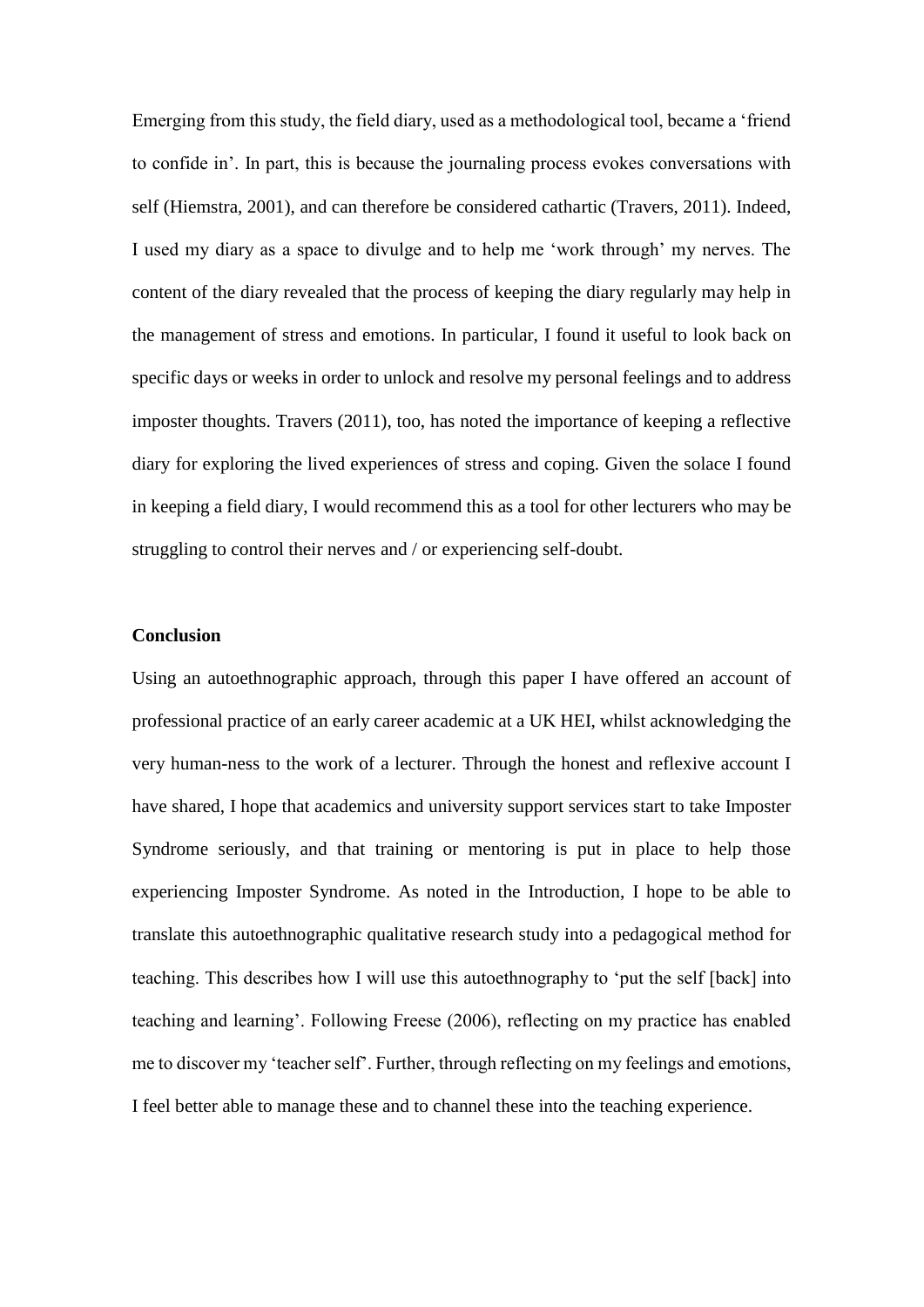This study has considered how Imposter Syndrome manifests into my teaching experience. The experiences I recount in this paper could be exemplary of other individual's experiences. Providing this honest discussion could in itself be valuable when considering that the culture of universities may make it difficult to openly discuss Imposter Syndrome, p4which may mean people experiencing it suffer in isolation (Zorn, 2005). Future work could consider the implications of Imposter Syndrome on the assessment process, including marking and moderation.

## **Declaration of interest statement**

The author declares that there is no conflict of interest.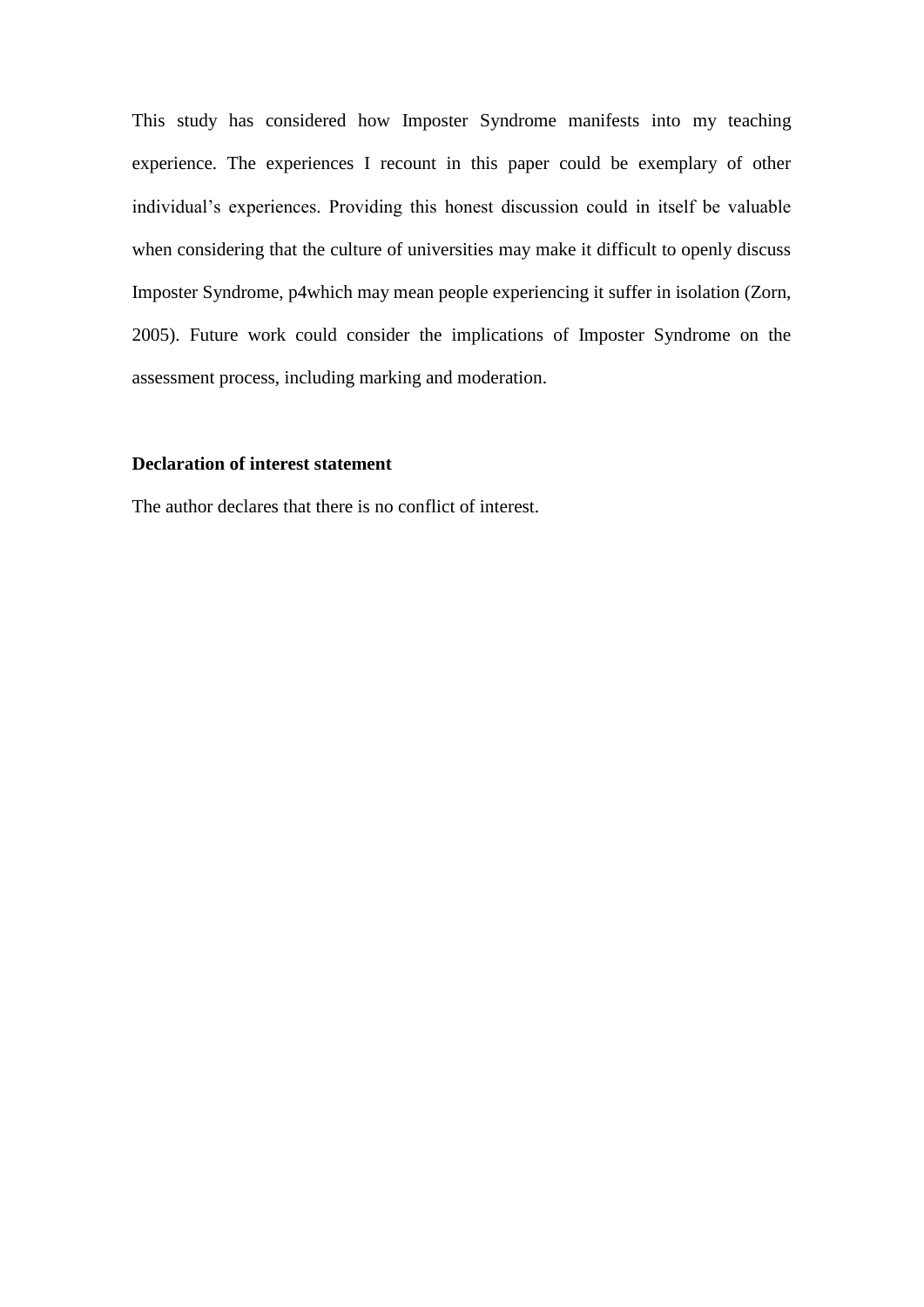## **References**

Allbon, C. (2012). "Down the rabbit hole" – "curioser and curiouser": Using autoethnography as a mode of writing to re-call, re-tell and re-veal bodily embodiment as self-reflexive inquiry. *Journal of Organizational Ethnography*, *1*(1), 62-71

Anderson, L.V. (2016). Feeling like an imposter is not a syndrome [online]. Available at: [http://www.slate.com/articles/business/the\\_ladder/2016/04/is\\_impostor\\_syndrome\\_real](http://www.slate.com/articles/business/the_ladder/2016/04/is_impostor_syndrome_real_and_does_it_affect_women_more_than_men.html?via=gdpr-consent) and does it affect women more than men.html?via=gdpr-consent. [Accessed] 04/06/2018].

Blackman, S.J. (2007). 'Hidden Ethnography': Crossing Emotional Borders in Qualitative Accounts of Young People's Lives. *Sociology*, *41*(4), 699-716. Brabazon, T. (2014). Maybe he's just better than you": Generation X women and higher education. *Journal of Women's Entrepreneurship and Education*, *3-4*, 48-70.

Brems, C., Baldwin, M. R., Davis, L., and Namyniuk, L. (1994). The imposter syndrome as related to teaching evaluations and advising relationships of university faculty members. *The Journal of Higher Education*, *65*(2), 183-193.

Brogden, L. M. (2010). Identities (academic+ private) = subjectivities (desire): Re:

collecting art∙ i/f/acts. *Qualitative Inquiry*, *16*(5), 368-377.

Brooks, C. and Thompson, M.D. (2015). Insideness and Outsideness: An Autoethnography of a Primary Physical Education Specialist Teacher. *European Physical Education Review*. *21*(3), 325-339.

Chang, E. (2008). *Autoethnography as Method*. Walnut Creek, CA: West Coast Press.

Clance, P.R. and Imes, S.A. (1978). The imposter phenomenon in high achieving women: Dynamics and therapeutic intervention. Psychotherapy: *Theory, Research & Practice*, *15*, 241-47.

Clunies-Ross, P., Little, E. and Kienhuis, M. (2008). Self-reported and actual use of proactive and reactive classroom management strategies and their relationship with teacher stress and student behaviour. *Educational Psychology*, 28(6), 693-710.

Coryell, J. E., Wagner, S., Clark, M. C., and Stuessy, C. (2013). Becoming real: Adult student impressions of developing an educational researcher identity. *Journal of Further and Higher Education*, *37*(3), 367-383.

Craddock, S., Birnbaum, M., Rodriguez, K.L., Cobb, C., and Zeeh, S. (2011). Doctoral students and the imposter phenomenon: Am I smart enough to be here? *Journal of Student Affairs Research and Practice*, *48*(4), 429-442.

Crang, M. (2003). Qualitative Methods: Touchy, Feely, Look-See? *Progress in Human Geography*, *27*(4), 494-504.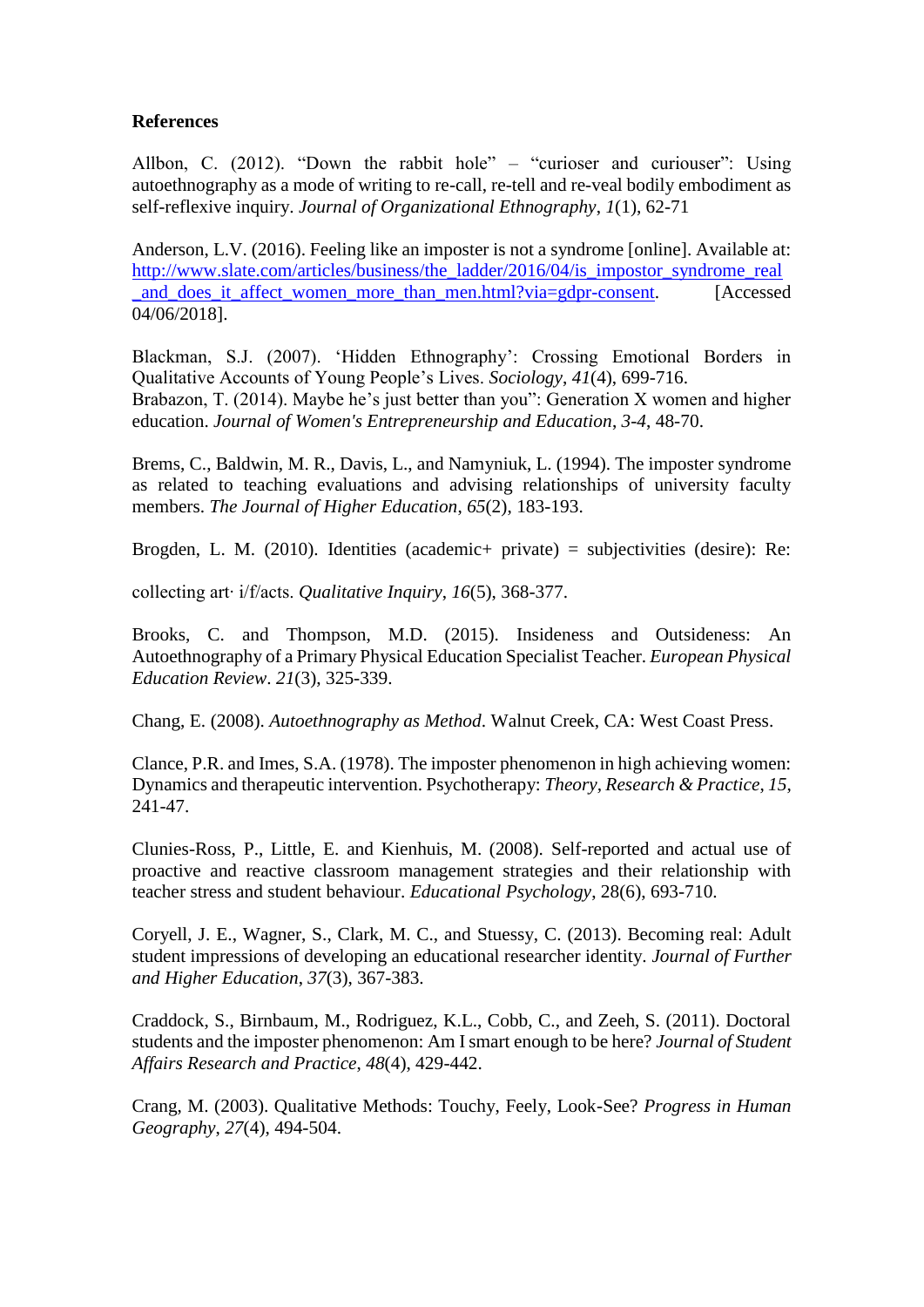Custer, D. (2014). Autoethnography as a Transformative Research Method. *The Qualitative Report*, *19*(37), 1-13.

Denshire, S. (2014). On Auto-ethnography. *Current Sociology Review*, *62*(6), 831-850.

Denzin, N.K. (2003). *Performance Ethnography: Critical Pedagogy and the Politics of Culture*. Thousand Oaks: Sage.

Dewalt, K.M. and Dewalt, B.R. (2002). *Participant Observation: A Guide for Fieldworkers*. New York: AltaMira Press.

Dauphinee, E. (2010). The ethics of autoethnography. *Review of International Studies*, *36*(3), 799-818.

Ellis, C. (2004). *The Ethnographic I: A Methodological Novel about Autoethnography*. Walnut Creek, CA: Altamira Press.

Ellis, C. and Bochner, A.P. (2000). Autoethnography, Personal Narrative, Reflexivity: Research as Subject. In: Denzin, N. and Lincoln, Y. (Eds.) *Handbook of Qualitative Research*. 2nd Edition. London: Sage. pp. 733-768.

Ellis, C. (2007). Telling Secrets, Revealing Lives: Relational Ethics in Research with Intimate Others. *Qualitative Inquiry*, *13*(1), 3-29.

Emerson, R., Fretz, R., and Shaw, L. (1995). *Writing Ethnographic Fieldnotes*. Chicago,

IL: The University of Chicago Press.

Exley, K. and Dennick, R. (2009). *Giving a lecture: From presenting to teaching: Key* 

*guides for effective teaching in Higher Education*. London: Routledge.

Freese, A. R. (2006) Reframing one's teaching: discovering our teacher selves through

reflection and inquiry, *Teaching and Teacher Education*, *22*(1), 100-119.

Gardner, L.D. and Lane, H. (2010). Exploring the Personal Tutor-Student Relationship:

An Autoethnographic Approach. *Journal of Psychiatric and Mental Health Nursing*. *17*,

342-347.

Geertz, C. (1973). *The Interpretation of Cultures: Selected Essays*. New York: Basic Books.

Haney, T. (2015). The Imposter Syndrome: Unlocking the Fear of Being Successful and Serving as a Leader. NONPF 41<sup>st</sup> Annual Meeting Conference Proceedings Available at: https://nonpf.confex.com/nonpf/2015md/webprogram/Paper8087.html [accessed 28/05/2018].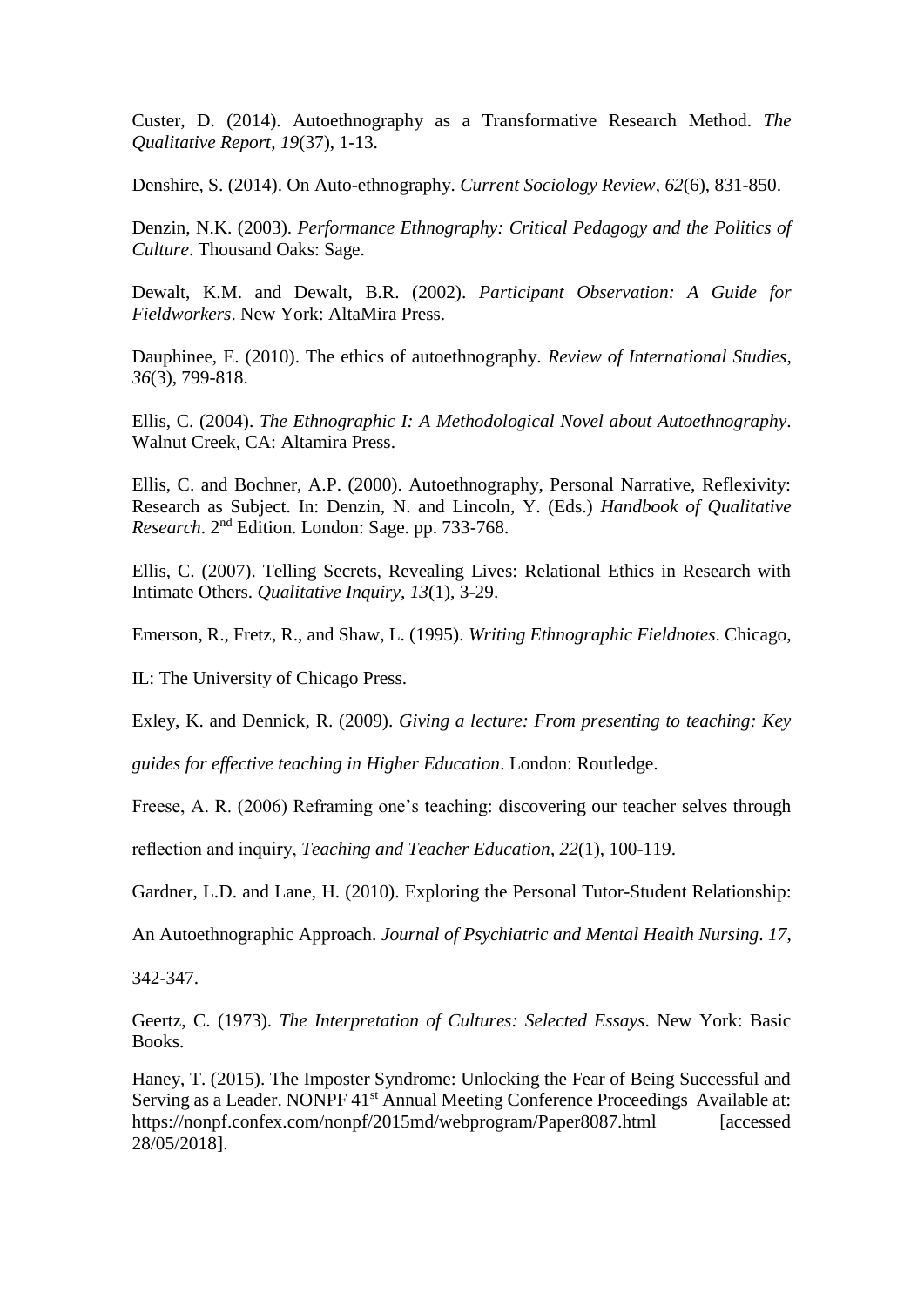Harrison, S.D. (2012). 'Letting go': An auto-ethnography of higher degree supervision in music. *International Journal of Music Education*, *30*(2), 99-110.

Hiemstra, R. (2001). Uses and benefits of journal writing. *New Directions for Adult and Continuing Education*, *90*, 19-26.

Hernandez, K.C. and Ngunjiri, F.W. (2013). Relationships and communities in autoethnography. In T.E. Adams, C. Ellis and S Holman Jones (Eds.). *Handbook of Autoethnography*. Walnut Creek, CA: Left Coast Press. pp. 262-280.

Heron, J. (1989). *The Facilitator's Handbook*. London: Kogan Page.

Hutchins, H.M. and Rainbolt, H. (2017). What triggers imposter phenomenon among academic faculty? A critical incident study exploring antecedents, coping, and development opportunities. *Human Resource Development International*, *20*(3), 194- 214.

Hutchins, H.M. (2015). Outing the imposter: A study exploring imposter phenomenon among higher education faculty. *New Horizons in Adult Education and Human Resource Development*, *27*(2), 3-12.

Hughes, S., Pennington, J. L. and Makris, S. (2012). Translating autoethnography across the AERA standards: Toward understanding autoethnographic scholarship as empirical research. *Educational Researcher*, *41*(6), 209-219.

Jaschik, S. (2007). Who Gets in – and Why. Inside Higher Ed. Available at: [https://www.insidehighered.com/news/2007/09/07/class. Accessed 17/10/2017.](https://www.insidehighered.com/news/2007/09/07/class.%20Accessed%2017/10/2017)

Kyriacou, C., & Sutcliffe, J. (1977). Teacher stress: A review. *Educational review*, *29*(4),

299-306.

MacLure, M. (2008). Classification or Wonder? Coding as an Analytic Practice in

Qualitative Research. In Coleman, R. and Ringrose, J. (Eds.) *Deleuze and Research* 

*Methodologies*. Edinburgh: Edinburgh University Press. pp. 164-183.

Marshall, J. (1994). *Social Phobia: From Shyness to Stage Fright*. New York: Basic

Books.

Mauthner, N.S. and Doucet, A. (2003). Reflexive Accounts and Accounts of Reflexivity in Qualitative Data Analysis. *Sociology*, *37*(3), 413-431.

Merrett, F., & Wheldall, K. (1993). How do teachers learn to manage classroom behaviour? A study of teachers' opinions about their initial training with special reference to classroom behaviour management. *Educational Studies*, *19*(1), 91-106.

Mirra, C., and Wescott, S. (2018). To present or not to present?. *Idiom*, *54*(1), 49.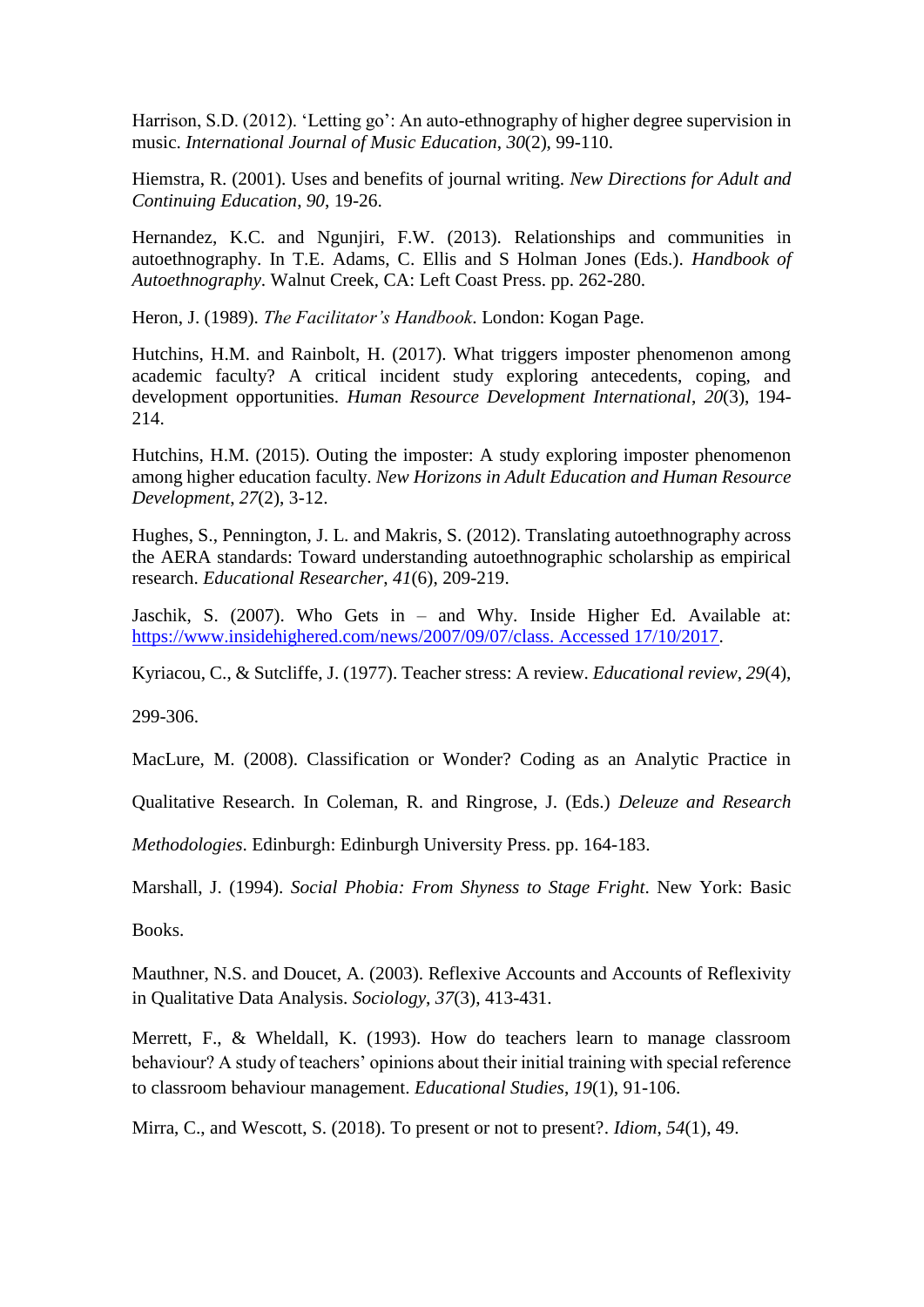Morton, J.P. (2009). Critical Reflections from a Neophyte Lecturer in Higher Education:

A Self-Narrative from an Exercise 'Physiologist'! *Reflective Practice*, *10*(2), 233-243.

Muchmore, J. A. (2002). Methods and ethics in a life history study of teacher thinking. *The Qualitative Report*, *7*(4), 1-19.

Overall, C. (1997). Feeling fraudulent: Some moral quandaries of a feminist instructor. *Educational Theory*, *47*(1), 1-13.

Parkman, A. (2016). The Imposter Phenomenon in Higher Education: Incidence and Impact. *Journal of Higher Education Theory and Practice*, *16*(1), pp. 51-60.

Pennington, J.L. (2007). Silence in the Classroom/Whispers in the Halls: Autoethnography as Pedagogy in White Pre-service Teacher Education. *Race, Ethnicity and Education*, *10*(1), pp. 93-113.

Peseta, T. (2005). *Learning and becoming in Academic Development*. Unpublished PhD, The University of Sydney.

Poulou, M., & Norwich, B. (2000). Teachers' causal attributions, cognitive, emotional and behavioural responses to students with emotional and behavioural difficulties. *British Journal of Educational Psychology*, *70*, 559–582.

Powell, J. P., & Andresen, L. W. (1985). Humour and teaching in higher education. *Studies in Higher Education*, *10*(1), 79-90.

Reed Danahay, D.E. (ed.) (1997). *Auto-ethnography: Rewriting the Self and Writing the Social*. Oxford: Berg.

Robson, C. (2011). *Real World Research*. West Sussex: John Wiley & Sons.

Sakulku, J. (2011). The impostor phenomenon. *International Journal of Behavioral Science*, *6*(1), 75-97.

Scott, S. (2007a). *Shyness and Society: The Illusion of Competence*. Basingstoke: Palgrave.

Scott, S. (2007b). College hats or lecture trousers? Stage fright and performance anxiety in university teachers. *Ethnography and Education*, *2*(2), 191-207.

Sparkes, A. (2013). Autoethnography at the will of the body: Reflections on a failure to produce on time. In Short, N.P., Turner, L., and Grant, A. (eds). *Contemporary British Autoethnography*. Rotterdam: Sense. pp. 203-211.

Stacey, J. (1988). Can there be a Feminist Ethnography? *Women's Studies International Forum*, *11*(1), 248-255.

Starr, L.J. (2010). The Use of Autoethnography in Educational Research: Locating Who We are In What We Do. *Canadian Journal for New Scholars in Education*, *3*(1), 1-8.